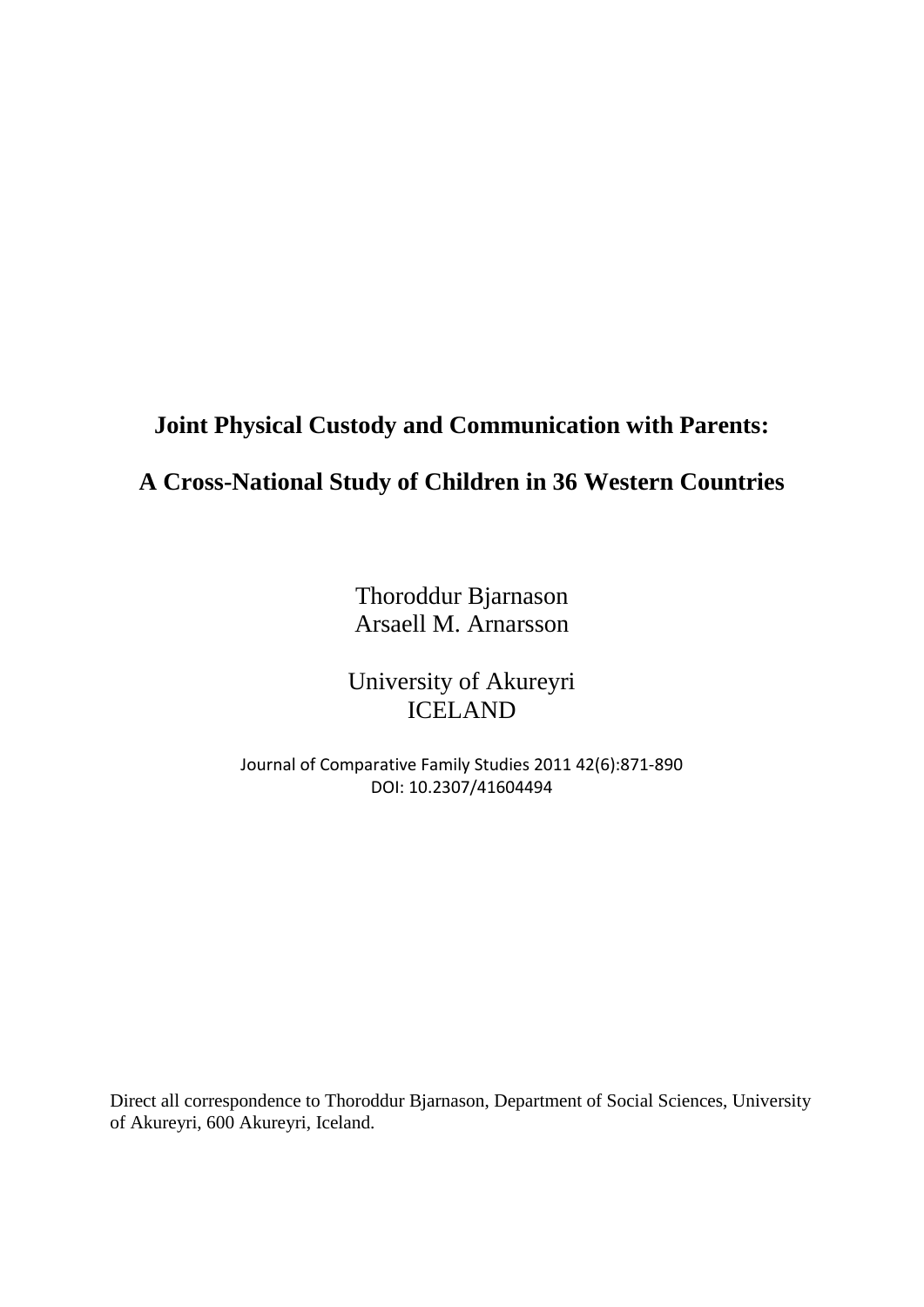### **Abstract**

An increasing number of divorced parents in Western countries have joint physical custody of their children. A comparative study of children in 36 European, Mediterranean, and North American countries found that 0–4% spend about half their time in two homes. Such arrangements were virtually unknown in many Southern and Eastern European countries while they were more common than single father households in Belgium, Denmark, Iceland, and Sweden. Impaired communication with both mother and father was significantly less likely in joint physical custody than in other non-intact families. Impaired communication with mother was equally prevalent in intact families and joint physical custody families while impaired communication with father was in fact less prevalent in joint physical custody than intact families.

Un nombre croissant de parents divorcés dans les pays occidentaux optent pour la garde alternée de leurs enfants. Une étude comparative sur des enfants originaires de 36 pays d'Europe de l'Ouest, de l'Est, du pourtour méditerranéen et des pays nord-américains a révélé qu'entre 0 et 4% d'entre eux passent la moitié de leur temps dans deux foyers. Ce type d'arrangement est pour ainsi dire inconnu dans les pays d'Europe du Sud et de l'Est alors que les foyers monoparentaux tenus par un père célibataire sont plus courants en Belgique, Danemark, Islande et Suède. Une dégradation de la communication avec le père ou la mère de l'enfant est moins susceptible de survenir au sein d'une famille qui adopte le mode de la garde alternée. Les difficultés de communication avec la mère sont aussi fréquentes dans les familles aui ont opté pour le système de la garde alternée que dans les familles intactes; quant à celles avec le père, elles sont en réalité moins fréquentes dans le premier cas que dans le second.

Un número aumentado de padres separados en los países del Oeste ejercen custodia compartida. Un estudio comparativo de niños en 36 países europeos, mediterráneos y de América del Norte muestra que de 0 a 4% pasa cerca de medio tiempo en dos hogares. Arreglos así fueron desconocidos en la mayoría de los países del sur y del Este de Europa, aunque fueron más común de que custodia paterna en Bélgica, Dinamarca, Islandia y Suecia. Comunicación deteriorada con la madre y el padre fue considerablemente menos probable en custodia compartida de que en familias no-intactas. Comunicación deteriorada con la madre fue igualmente preválida en familias intactas y familias en custodia compartida, aunque la comunicación deteriorada con el padre fue menos preválida bajo la custodia compartida de familias intactas.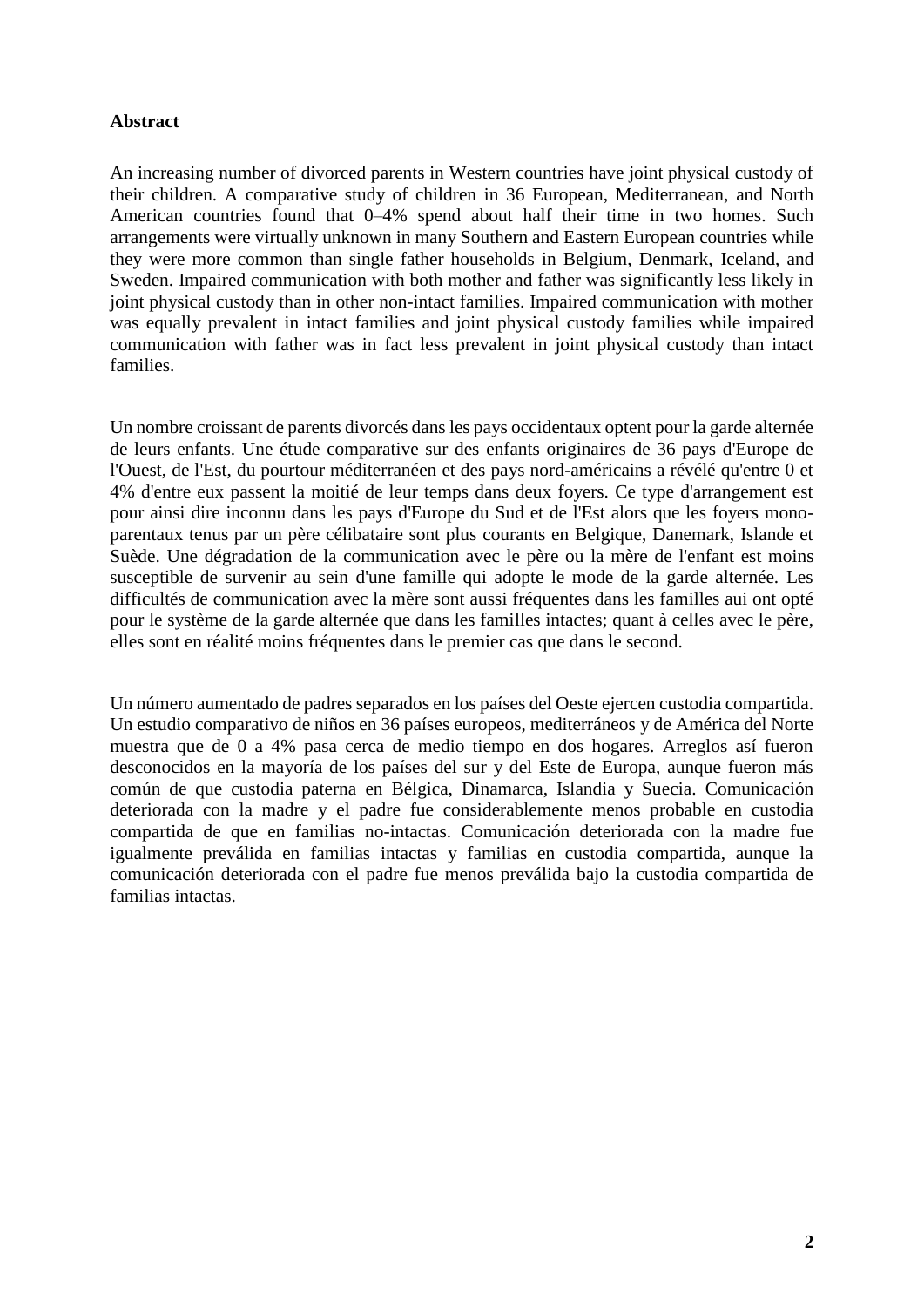#### **Introduction**

The children of divorced parents in Western societies generally live with their mothers and visit their nonresident fathers on a regular or irregular basis. Such arrangements are consistent with the traditional division of labor between mothers as caregivers and fathers as providers (Bernard, 1981; Coontz, 2000) and the assumption that strong attachment to a single primary parental figure in a single primary home is crucial for the well-being of children (Kelly, 2007; Moxnes, 2000). However, as fathers have gradually become more involved in child care (Bianchi et al, 2000; Hook, 2006; Juby, Le Bourdais, & Marcil-Graton 2005), they have also become increasingly reluctant to leave their children behind when marriage comes to an end. The growing research literature on the potentially negative effects of divorce and single parenthood on the well-being of children has also affected public perceptions and encouraged parents and policy makers alike to seek alternatives to traditional single-mother households (Kelly, 2007).

Meta-analyses of studies of children of divorce reveal moderate to small effects of divorce on psychological maladjustment, problem behaviors and deteriorated relations with parents (Amato, 2003; Amato and Keith, 2001). Divorced parents may find it difficult to adequately monitor and supervise their children (Buchanan, Maccoby & Dornbusch, 1996; McLanahan & Sandefur, 1994), to discipline them appropriately (Hetherington, Cox & Cox, 1982), and give them sufficient warmth and affection (Forehand, Thomas, Wierson & Brody, 1990; Hetherington & Stanley-Hagan, 1999). Parental time and attention may be less readily available in non-intact families and may therefore contribute to worse outcomes for children of divorced parents (Schiller, Khmelkov & Wang, 2002). Accordingly, Falci (2006) found that degree of closeness between adolescent and parent explained most of the variation in adolescent distress related to divorce.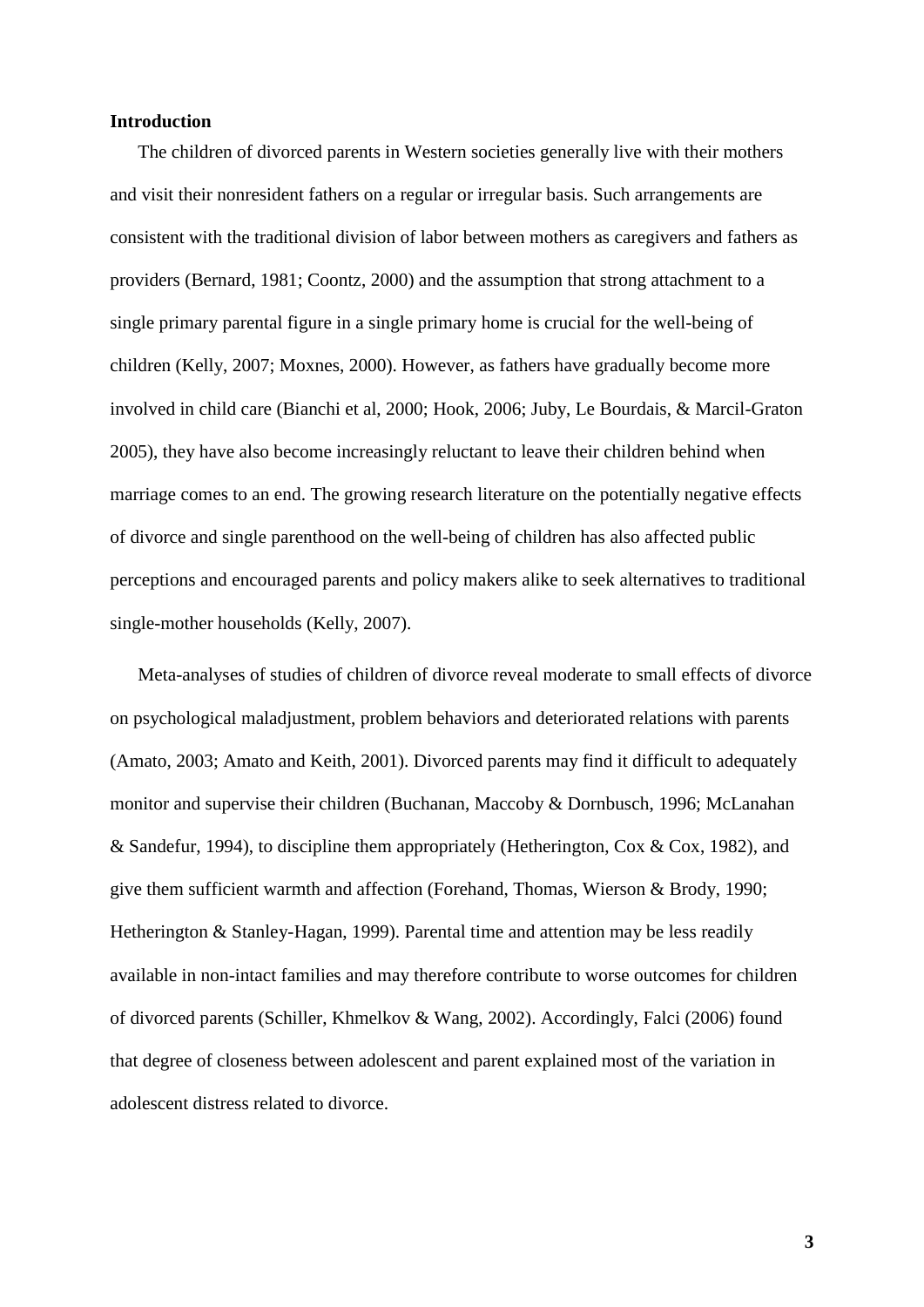Parent-child communication is a central aspect of both parental monitoring and parental social support (Bjarnason et al., 2005; Stattin & Kerr, 2000) and impaired communication is associated with internalizing and externalizing problems among children in general (Huebner & Howell, 2003; Moreno et al., 2009; Yu et al., 2006). Children in non-intact families who maintain close relations with their nonresident fathers have in particular been found to be emotionally better adjusted (Amato & Gilbreth, 1999; Barber 1994; King and Sobolewski, 2006) and less likely to engage in various risk behaviors (Coley & Medeiros, 2007; Menning, 2006; Thomas, Farrell, & Barnes, 1996) than other children in such families. Corresponding research on nonresident mothers is sparse, but King (2007) similarly found close relationships with both resident fathers and nonresident mothers to be associated with less internalizing and externalizing problems among adolescents.

Adolescents living in stepfamilies tend to spend less time at home with their biological resident parent and stepparent, and report the time spent at home to be less enjoyable than do their peers in intact families (Falci, 2006). The communication between the non-residential parent and the child seem to suffer even more following divorce. Adolescents are less likely to identify a non-residential parent as being important in their life and interact significantly less with the non-residential than the residential parent (Furstenberg, 1991; Hetherington, 1989; Munsch, Woodward & Darling, 1995). In her study of 24 countries in North-America and Europe, Laftman (2010) found children to report worse communication with single mothers than married mothers in all countries except Denmark. In all the countries, children living with their single-mothers reported worse communication with their fathers than did children living in intact families.

The demand for continuing involvement of fathers in the lives of their children after divorce has in many countries led to profound changes in both the legal framework of parental custody and actual parenting practices. While sole custody by mothers was the norm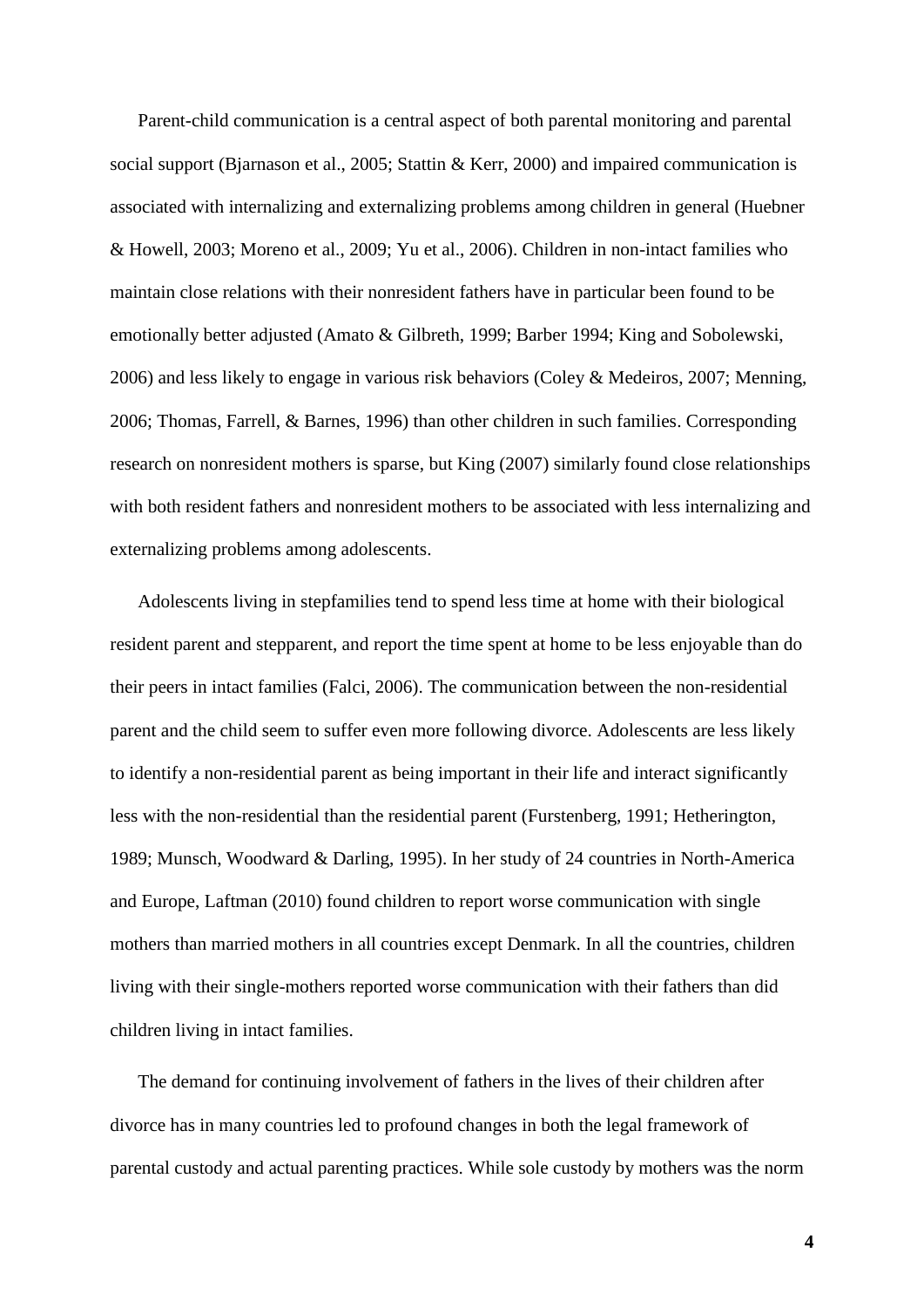up to the 1970s, the authority and responsibility for making important decisions about the lives of children has increasingly become shared by both parents in joint legal custody (Elrod and Dale, 2008). Joint legal custody ensures both parents the right to provide their children with love, guidance, and support, but actual residence nevertheless limits the possibilities of exercising such rights and many non-residential fathers tend to gradually disengage from the lives of their children as time goes by (Cheadle, Amato & King, 2010; Furstenberg, Nord, Peterson & Zill, 1983; Kruk, 1991).

In order to ensure equal involvement of both parents in the lives of their children, an increasing number of parents has opted for joint physical custody where children in effect have two primary homes and live at least one-third of the time with each parent (Kelly 2007). While joint physical custody may in some cases only be a phase in the process of disengagement between divorcing or separating parents, Berger et al. (2008) found joint physical custody to be at least as stable living arrangement as sole mother placement over a three year period following divorce. In a meta-analysis of 33 studies predominantly conducted in the United States, Bauserman (2002) found children in joint physical custody to be similarly adjusted as their counterparts in intact families. Jablonska and Lindberg (2007) reported that Swedish adolescent in single-mother and single-father households had an elevated risk of substance use, victimization and psychological distress whereas adolescents in joint physical custody were not significantly different from their counterparts in two-parent families. In a cross-national study of life satisfaction among children in different family structures, Bjarnason et al. (2010) reported life satisfaction among children in joint physical custody in 36 countries to be significantly lower than among their counterparts in intact families but higher than in any other type of non-intact families.

While joint physical custody appears to be on a steep rise in Western societies, there is to our knowledge no reliable comparative research on the prevalence of such living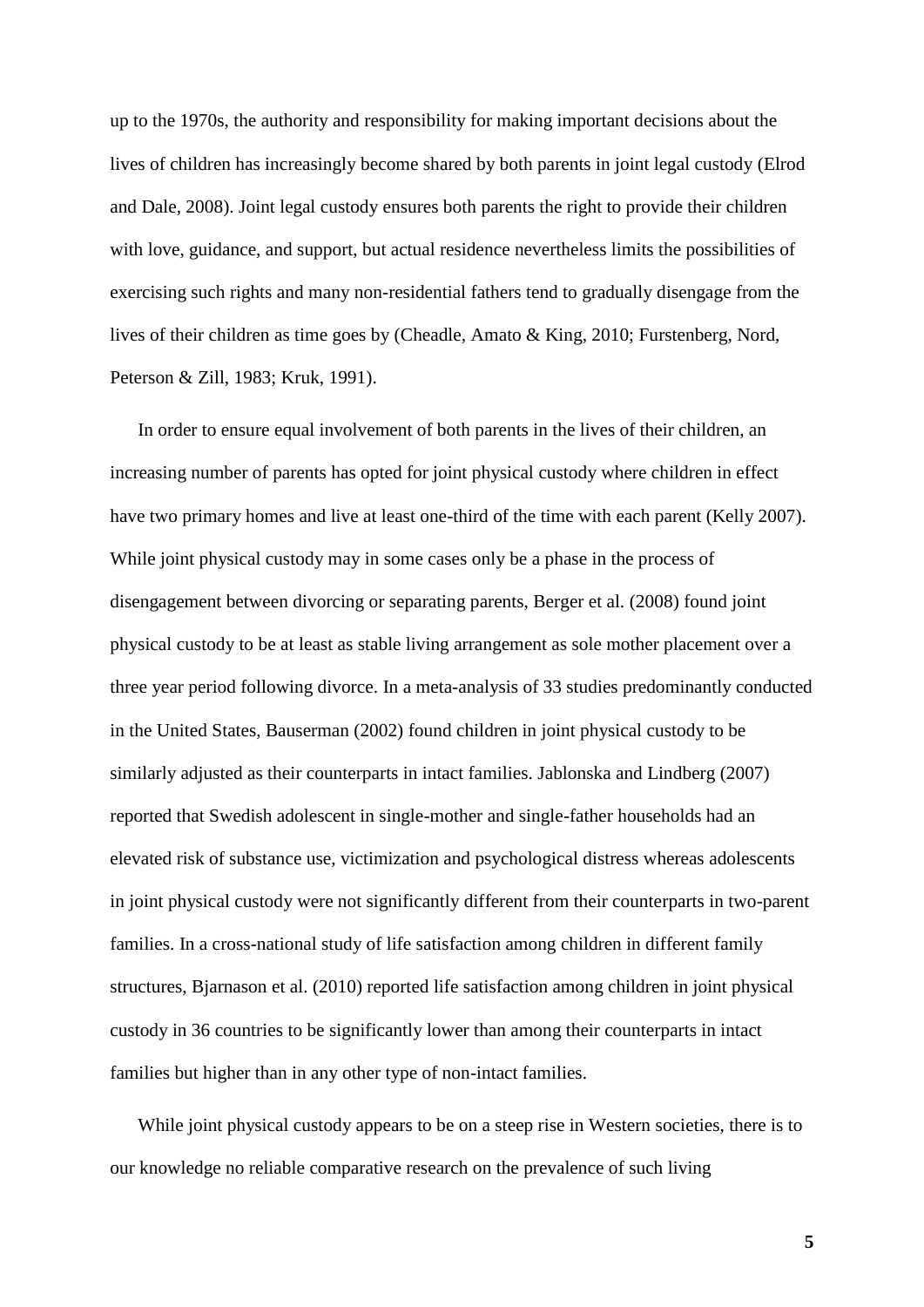arrangements in different countries. Cross-national and even within-country differences in the official definition and registration of different family arrangements make it impossible to map the prevalence of joint physical custody based on official statistics. Although self-reported living arrangements of children and adolescents are a potentially more promising source of such comparative data, differences in the definition and measurement of joint physical custody, age groups sampled and the reporting of results make it very difficult to generate a coherent picture of joint physical custody across countries from previously published studies. As an example, Jablonska and Lindberg  $(2007)$  report that 3.5% of 9<sup>th</sup> grade students in Stockholm live in 'shared physical custody' while Juby, Le Bourdais and & Marcil-Gratton (2005) find that about 1% of 4–15 year old children in Canada 'spend equal amounts of time' with each of their separated parents. While these results might reflect a greater prevalence of joint physical custody in Sweden than Canada, it is impossible to establish the existence or magnitude of such a difference. A coherent account of the prevalence of joint physical custody in Western countries requires standardized, cross-national data collection targeting comparable populations of families with children.

The relative scarcity of studies conducted outside North America as well as methodological differences between studies, different definitions of joint physical custody and a wide variety of outcomes under study also make it difficult to establish to what extent previously reported results are culturally invariant and to what extent they are unique to the time, place, and population under study. The comparative study of joint physical custody, as comparative family studies in general, must disentangle a daunting complexity of legal frameworks, cultural histories, economic challenges and other social configurations facing families in different parts of the world. The current study contributes to this task by addressing three distinct objectives. First, we map the prevalence of joint physical custody compared to other family structures in 36 European, Mediterranean and North-American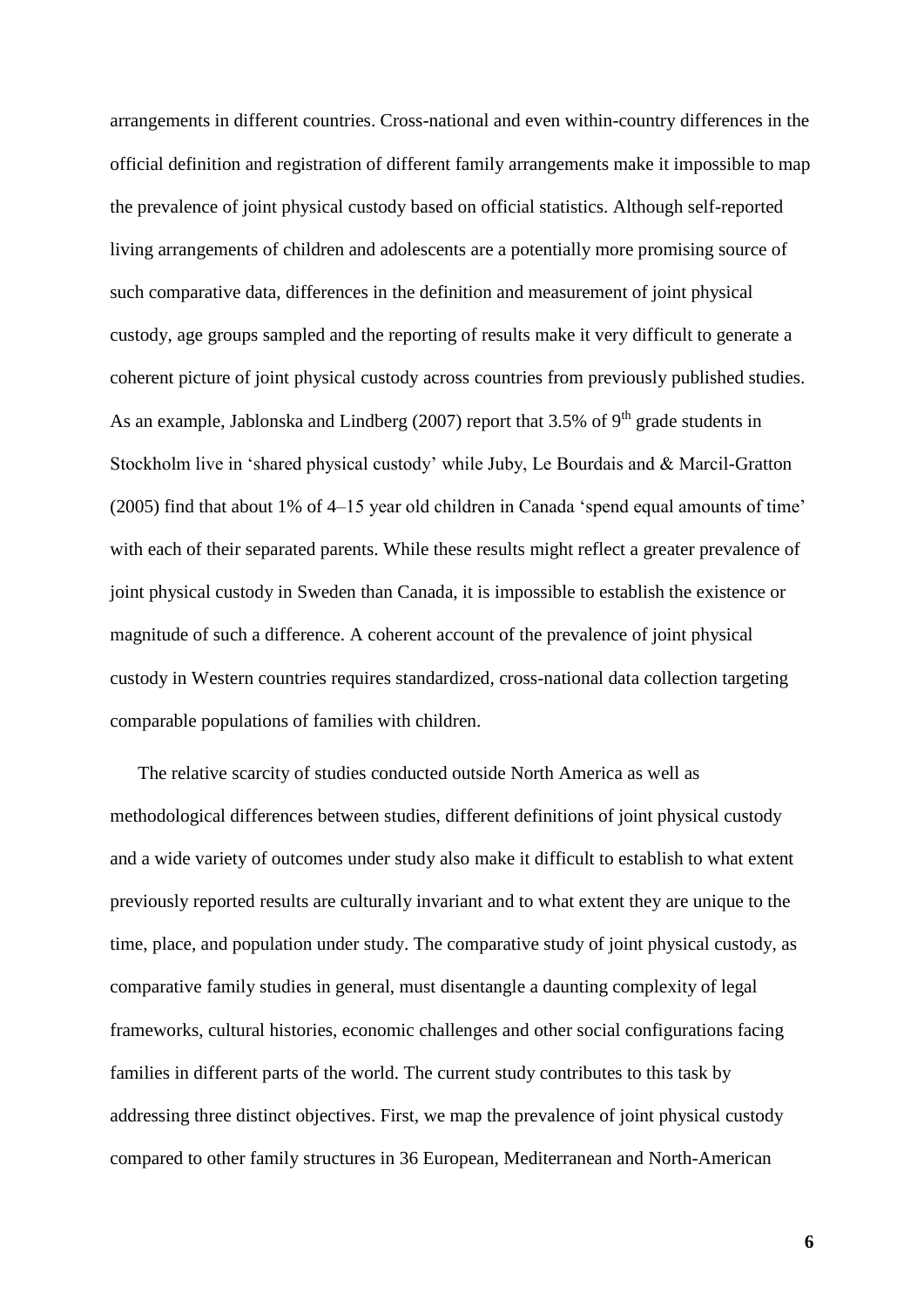countries. Second, we explore differences between these countries in perceived difficulties in communicating with residential and non-residential mothers and fathers in joint physical custody compared to other family structures. Third, we establish the main effects of different family structures on impaired parental relations across all 36 countries and the extent to which such main effects vary significantly across countries.

#### *The current study*

Our sample of almost 200,000 children in 36 Western countries allows us to estimate the prevalence of joint physical custody in different countries and compare the prevalence of impaired parental communication in different living arrangements. The social, legal, and cultural context of non-intact families in general and joint physical custody arrangements in particular varies greatly between the countries under study. Our goal is to estimate the overall patterns of joint physical custody and impaired parental communication across countries and cross-cultural variation in such patterns. The search for country-specific explanations for the patterns observed is an important future task that falls beyond the scope of the current study.

In general, we expect children to communicate more easily with resident parents than nonresident parents. Those who live with a single mother or mother and stepfather can for instance be expected to experience more difficulties communicating with their biological father than their counterparts living with both biological parents, a single father, or father and stepmother. While prior research has suggested that single mothers spend less time with their children than married mothers (Kendig and Bianchi, 2008), single fathers seem to spend more time with their children than married fathers (Hook & Chalasani, 2008). Fathers with joint physical custody have in particular been found to spend almost twice as much time with their children as fathers in intact families (Richards and Goldenberg, 1986). Based on these considerations we expect impaired communication with mothers to be least prevalent in intact families and most prevalent in families where the mother is absent, with mother-only and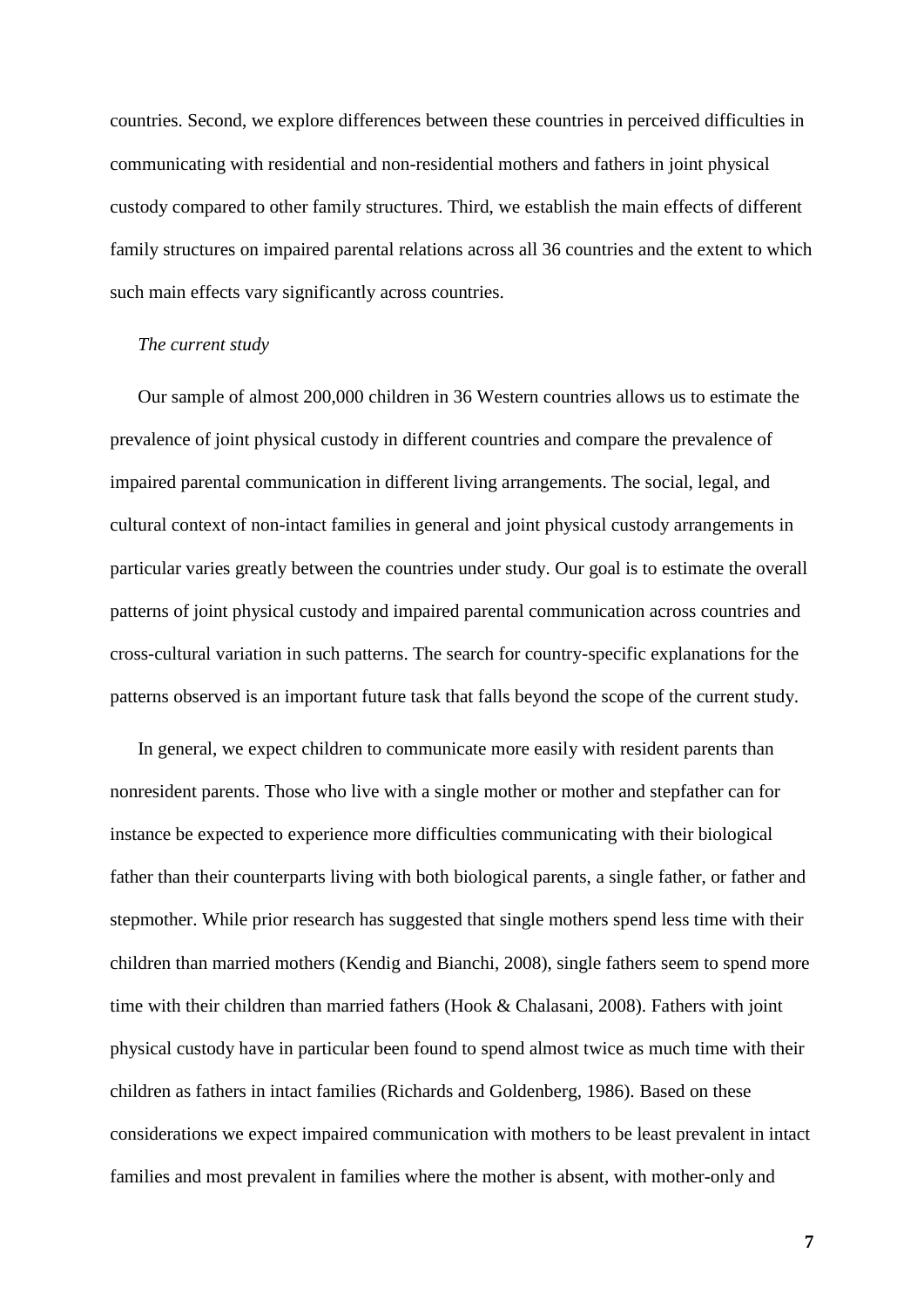joint physical custody families falling in between the two. Impaired communication with fathers is on the other hand expected to be least prevalent in father-only and joint physical custody families and most prevalent in families where the father is absent, with communication with fathers in intact families falling in the middle range.

The presence of a stepparent in the primary household may complicate such patterns and adversely affect relations with the nonresident parent. Relations between nonresident fathers and their children appear to suffer when either the father or the mother remarries (Bray, 1999; Hetherington & Kelly, 2002; Juby, Bilette & Le Bourdais, 2007). Accordingly, we expect the presence of a stepfather or stepmother to be associated with more difficulties communicating with nonresident fathers and nonresident mothers in single residence arrangements. Impaired communication with nonresident fathers may thus be highest when children live with their mother and stepfather and highest for nonresident mothers when children live with their father and stepmother.

#### **Data and methods**

#### *Data collection*

Analyses were based on data from the 2005/06 Health Behaviour in School-aged Children study (HBSC), an international study carried out in collaboration with the World Health Organization WHO (Currie et al., 2008). Candace Currie was the International Coordinator of the 2005/06 survey and Oddrun Samdal was the International Data Bank Manager. The principal investigators in each country were responsible for conducting the survey in accordance with the HBSC protocol and national legal and ethical requirements (for details see [www.hbsc.org\)](http://www.hbsc.org/).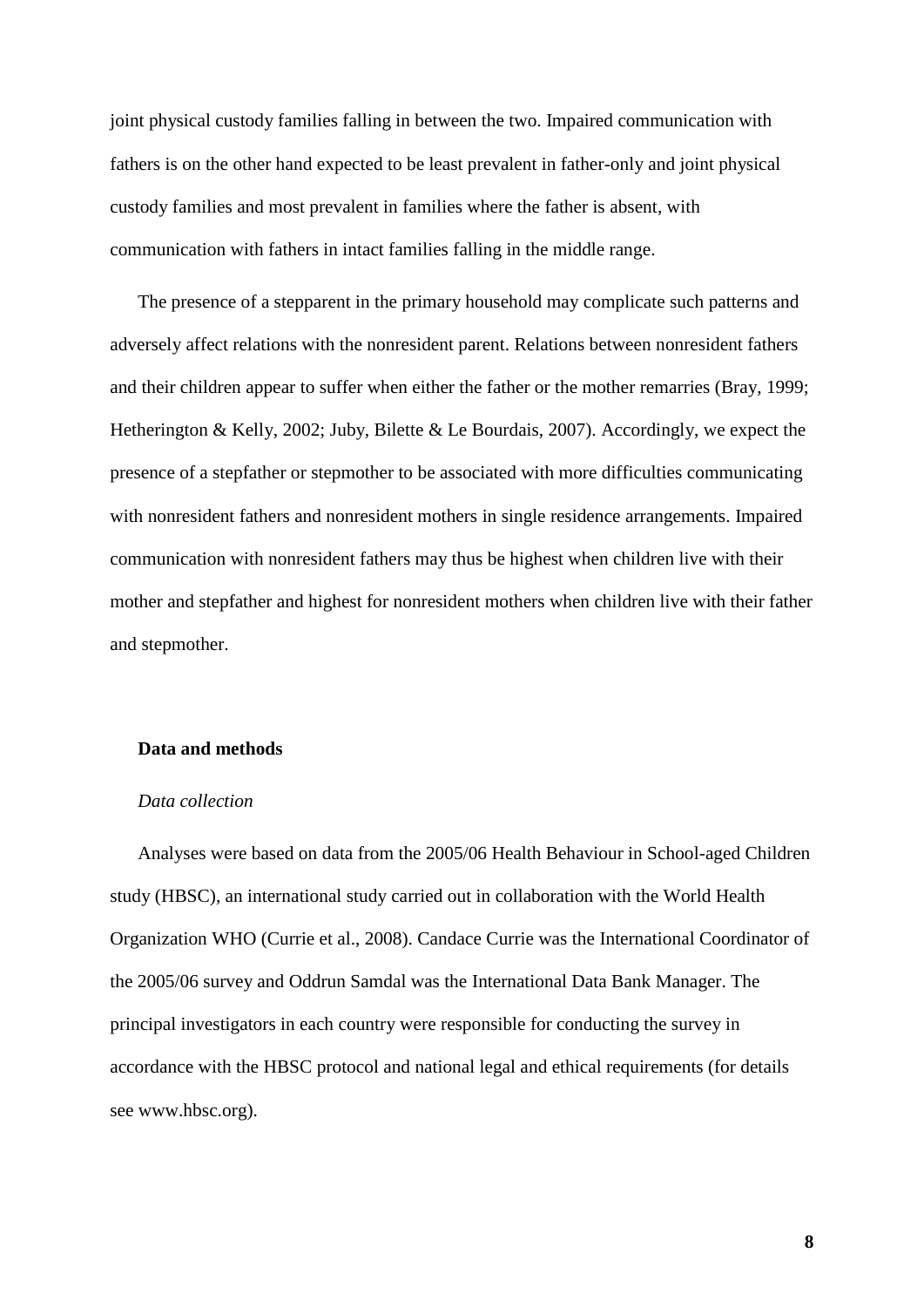The international HBSC questionnaire consists of a number of core questions used in all participating countries and optional focus questions that allow participating countries to emphasize particular areas of national interest. In each country a nationally representative random sample of 11, 13 and 15-year old schoolchildren was drawn with recommended minimum sample size of 1,536 students per age group. About 80% of the schools contacted allowed the survey to take place in selected classes and refusals at the student level were very rare. Ethical approval for each national survey was obtained according to the national guidelines in each country. The measures in the current study were used in 36 countries in Europe, North America and Israel, resulting in a net sample of 193.732 students.

#### *Measurement*

Impaired communication with parents was measured by two items (King et al., 1996; Currie et al., 2001) asking how easy it is for the respondent to talk to (a) their mother or (b) their father about things that really bother him or her (1: Very easy; 4: Very difficult). Prior research has shown these measures to be associated with a variety of negative outcomes in the theoretically expected direction, including psychological distress (Moreno et al., 2009), substance use (Kuntsche & Silbereisen, 2004), and weight dissatisfaction (Al Sabbah et al., 2009). The measures were dichotomized for the purposes of the current study (1: Difficult or very difficult; 0: Other).

The living arrangements of the children in the study were determined by a series of binary variables derived from three related questions. The first question asks who lives in the home where the respondent lives all or most of the time, including father, mother, stepfather and stepmother. The second question asks if the respondent has another home or another family and how often he or she stays there (half the time, regularly but less than half the time, sometimes, hardly ever). The third question asks who lives in the second home, including father, mother, stepfather and stepmother. Respondents were classified as living in *intact*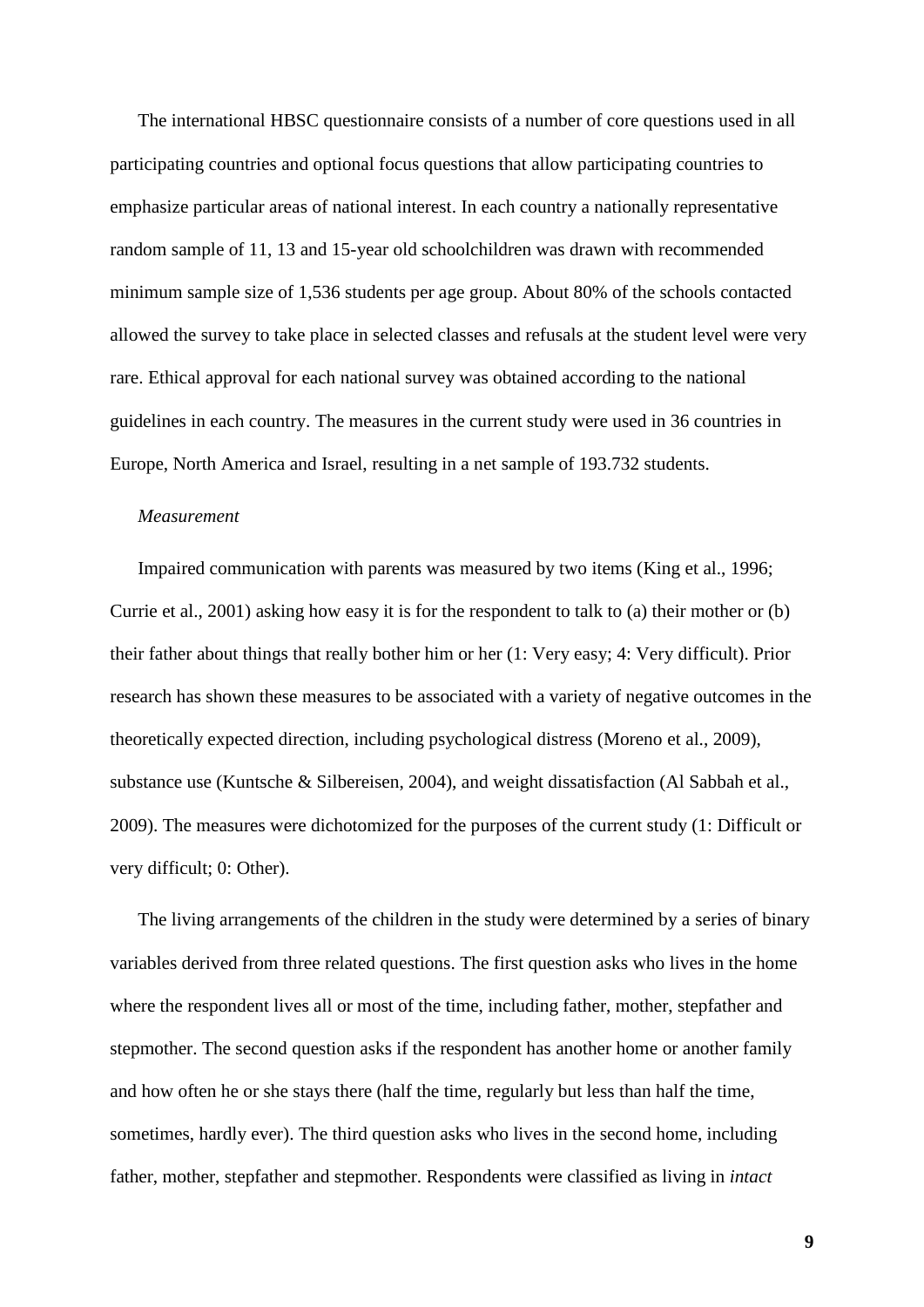*families* if they lived with both biological parents in the primary household. Those who primarily lived with one biological parent were further classified as living with a *single mother* or *single father*, *mother and stepfather*, or *father and stepmother.* Those who lived half the time with their mother in one household and half the time with their father in another household were classified as living in *joint physical custody*. About 0.7% of the respondents lived with neither parent and was omitted from further analysis.

To control the potentially confounding influence of economic affluence on communication between parents and children a measure of *perceived economic status* was included (Currie et al., 2001). The question asks how well off the student thinks his or her family (1: Not at all well off: 5: Very well off). While an objective measure of e.g. parental education or income would have been desirable, this subjective measure of economic status nevertheless does capture the important dimension of perceived deprivation in non-intact families that could confound the association between living arrangements and impaired communication with parents.

#### *Multi-level modeling.*

The following data analysis is based on multilevel modelling techniques (Bryk & Raudenbush, 1992), and was conducted by use of the *HLM 6.0* software (Raudenbush et al., 2004). This methodology allows several important theoretical and conceptual issues to be empirically tested. Multi-level modelling involves the estimation of different baseline (intercept) levels of impaired parental communication in different countries and variable slopes for individual-level predictors across countries.

The Bernoulli model for dichotomous dependent variables extends this basic approach by transforming the predicted value into  $\eta_{ii}$  by use of the logit link function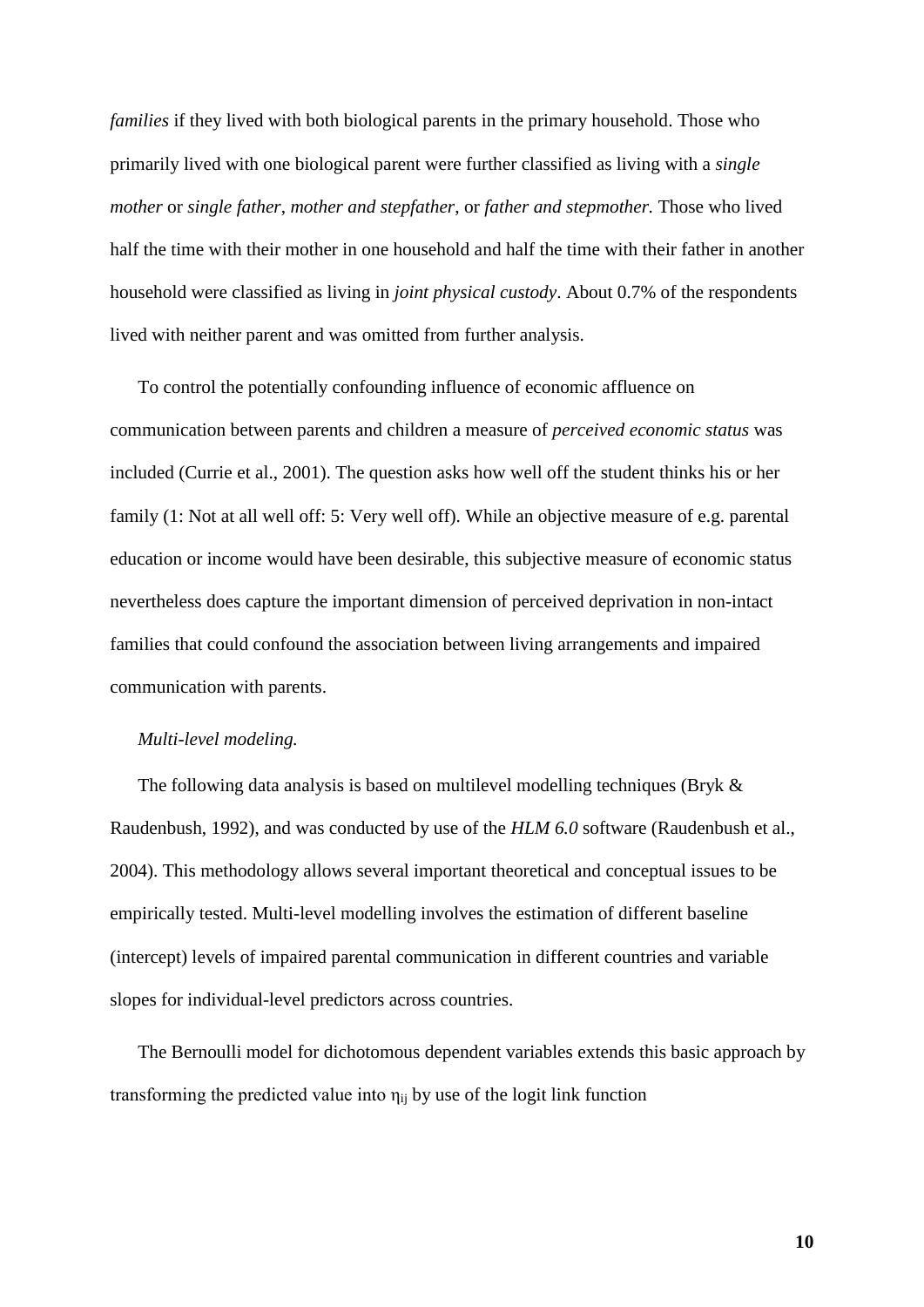$$
\boldsymbol{\eta}_{ij} = \left(\log \frac{\Phi_{ij}}{1 - \Phi_{ij}}\right) = \beta_{0j} + \sum \beta_{ij} X_{qij}
$$

The predicted value of a dichotomous dependent variable is equal to the probability of impaired parental communication,  $\Phi_{ij}$  for student *i* in country *j* and  $\eta_{ij}$  is the log of the odds of impaired communication,  $\beta_{0j}$  is the individual-level intercept for each country,  $\beta_{qi}$  the *q*th individual-level slope for each country *j*, and  $X_{qij}$  is the *q*th individual-level predictor for student *i* in country *j*.

#### **Results**

#### *Cross-national differences in living arrangements*

Table 1 shows that the percentage of 11–15 year-old students living in intact families ranges from 60% in Romania and the United States to 93% in Macedonia. Giving each country an equal weight yields an average of 76% intact families in these 36 western countries. Countries with more than 80% intact families are majority Roman Catholic (Croatia, Italy, Ireland, Poland, Portugal, Slovakia, Slovenia, Spain, Switzerland), Orthodox (Bulgaria, Greece, Macedonia), Muslim (Turkey) or Jewish (Israel). Most of the countries with less than 70% intact families are on the other hand majority Protestant (Denmark, Estonia, Latvia, United Kingdom, United States), although Orthodox Romania and Russia are also represented in this group of relatively high prevalence of non-intact families.

#### Table 1 about here

On average 13% of the respondents lived primarily with their biological mother without a stepfather, ranging from 5% in Macedonia to 36% in Romania. The proportion of respondents living primarily with their biological father without a stepmother was about 1% in 18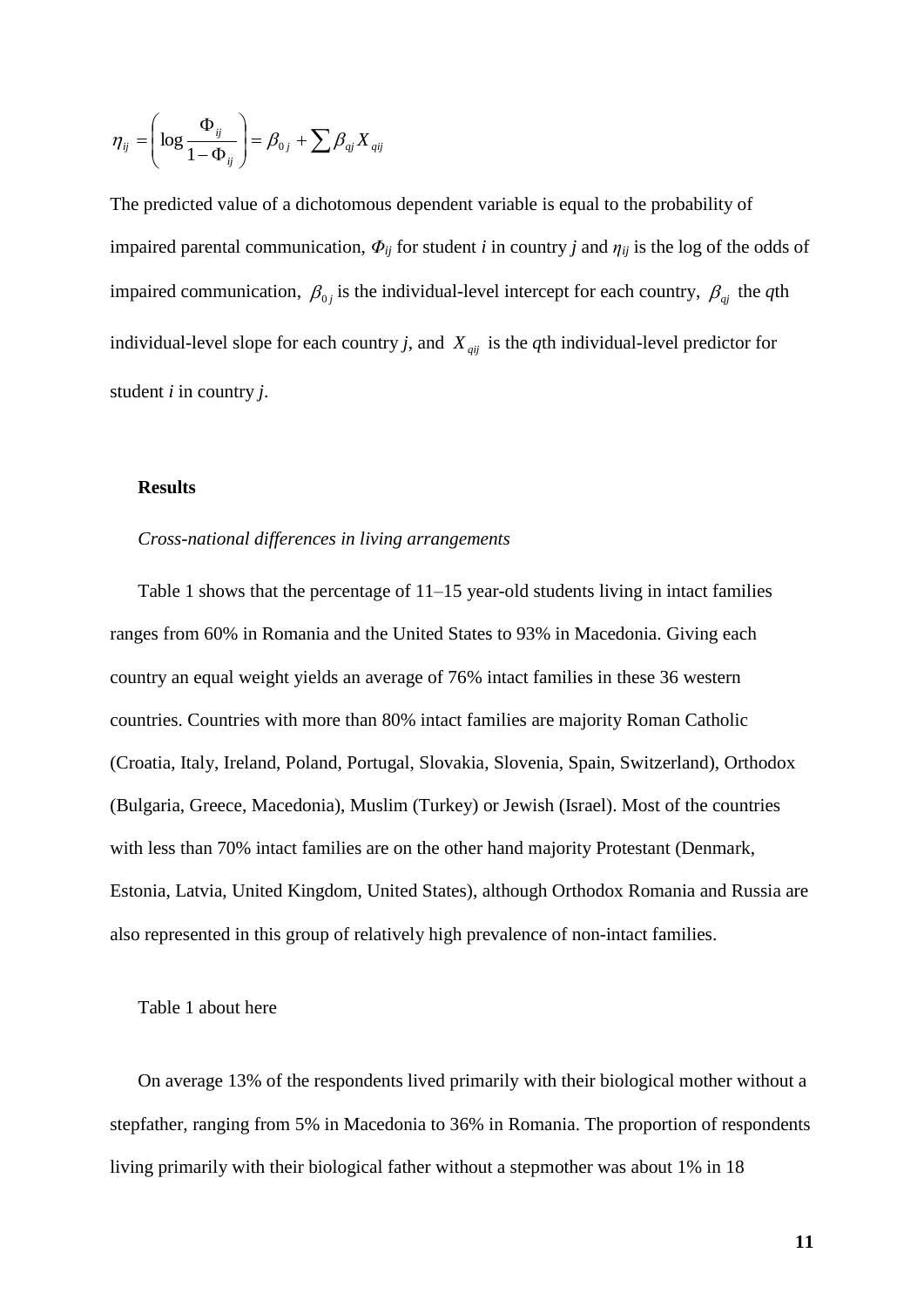countries and about 2% in 16 countries. This percentage was 3% in Canada and the United States. An average of 6% lived primarily with their mother and stepfather, ranging from 1% or less in Turkey, Israel and Macedonia to 13% in Estonia. One percent or less lived primarily with their biological father and stepmother, with the exception of the United States and Canada where 2% lived in such arrangements. Across countries, an average of 1% also lives equally with their mother and father in two households. The proportion of such arrangements was found to be 1% or less in 29 of the 36 countries, about 2% in Norway, the United Kingdom, Canada and the United States, and about 3% in Belgium, Denmark and Iceland. The highest proportion of such joint physical custody was found to be 4% in Sweden.

#### *Difficulties in communication with parents by living arrangements*

Table 2 shows the percentage of respondents living in different family arrangements that find it difficult or very difficult to talk to their father about things that really bother them.

#### Table 2 about here

On average 32% of the respondents living in intact families have such problems communicating with the father. In single mother families this proportion is ten percentage points higher or 42%. Children living in single mother families are found to have significantly more difficulties communicating with their father in 31 of the 36 countries. In four of the five remaining countries the same pattern is non-significant at the .05 level.

Overall, children living with a single father are found to have a similar level of difficulty communicating with their father as their counterparts in intact families. In individual countries the difference between these two groups is also non-significant in all countries except France and Portugal where significantly less problems in communicating with fathers are reported in single father families than intact families.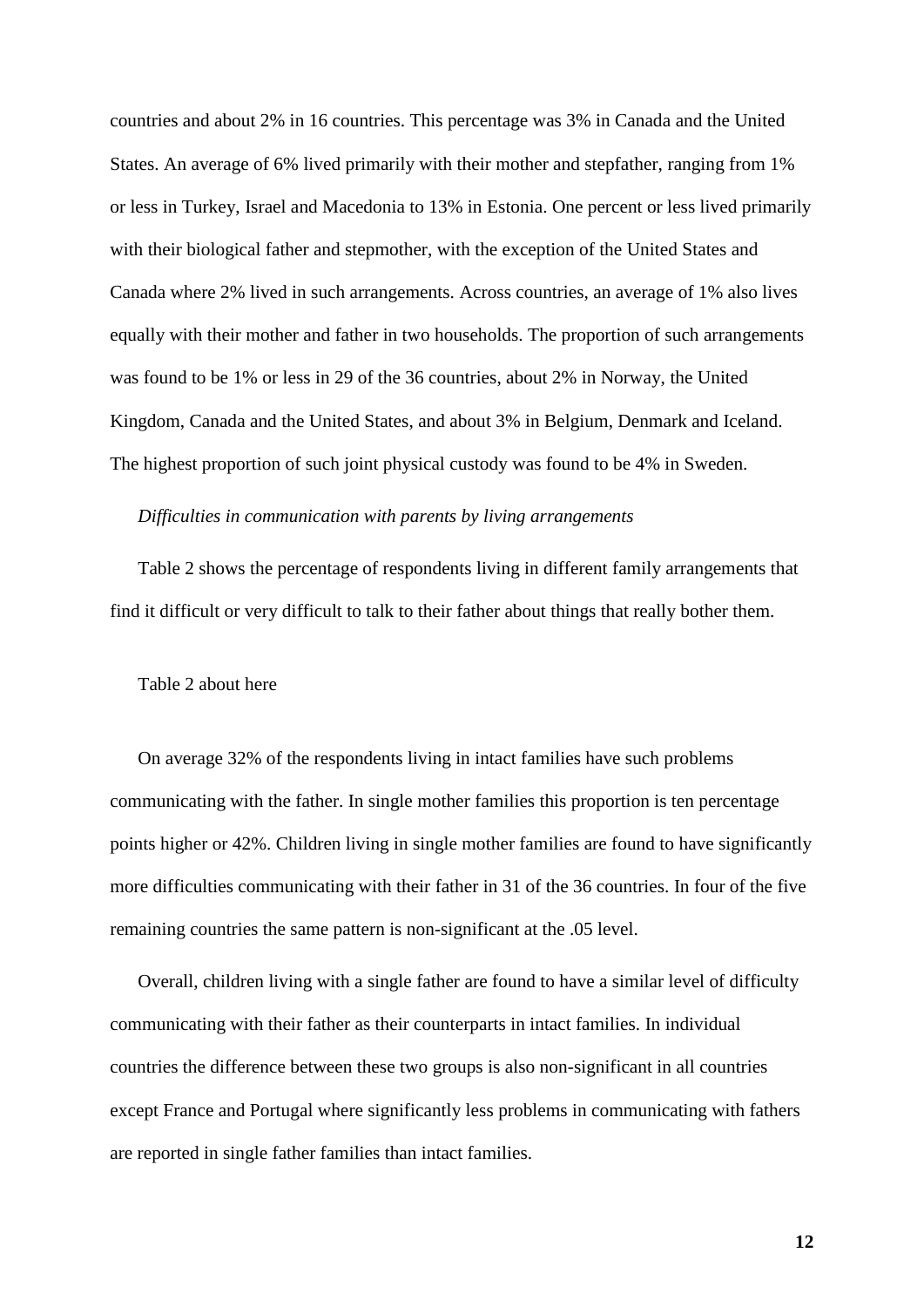Children living with their mother and stepfather are found to have significantly more problems communicating with their biological father across the participating countries. This pattern is found in 35 of the 36 participating countries, although it is only statistically significant at the .05 level in 19 countries. Overall, children living with their father and stepmother are also found to have significantly more problems communicating with their father. This pattern is however relatively modest and does only reach statistical significance at the .05 level in 6 countries. In Denmark children in such circumstances experience significantly less problems communicating with their father than children in intact families.

On average 29% of all children in joint physical custody find it difficult or very difficult to talk to their father about things that really bother them. This is three percentage points lower than for intact families and statistically significant at the .05 level. Given the low prevalence of joint physical custody this difference is too subtle to be identified in most countries. Significantly less difficulties communicating with father are however found in four of the participating countries.

Table 3 shows the percentage of respondents living in different family arrangements that find it difficult or very difficult to talk to their mother about things that really bothers them.

#### Table 3 about here

On average 15% of the respondents living in intact families have such problems communicating with their mother. In single mother families this proportion is five percentage points higher or 20%. Children living in single mother families are also found to have significantly more difficulties communicating with their father in 23 of the 36 countries. In eleven of the thirteen remaining countries the same pattern is found, albeit non-significant at the .05 level.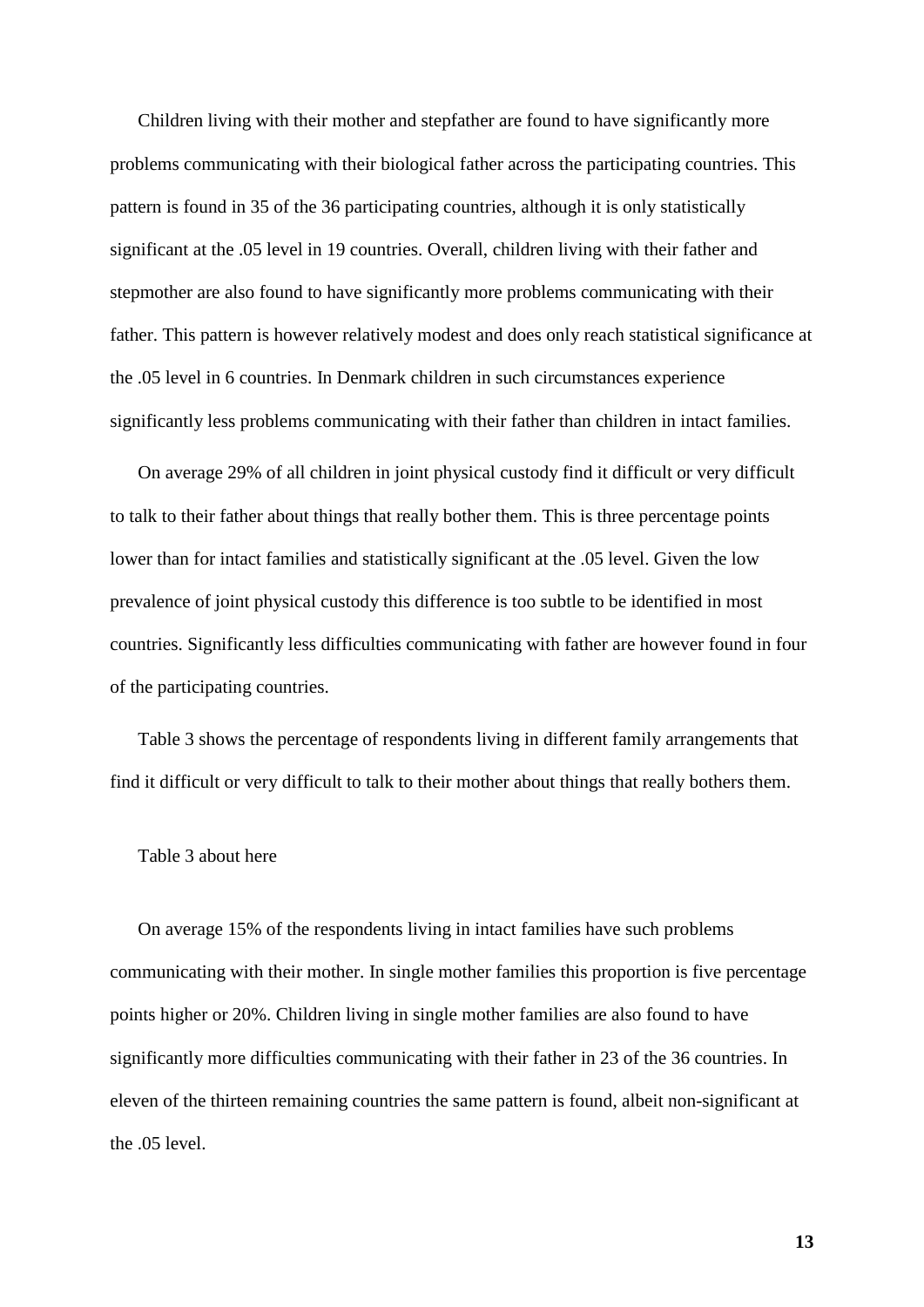Across the participating countries 28% of all children living with a single father are found to have difficulties communicating with their mother. This is a significantly higher prevalence than the 15% found in intact families. In individual countries the difference between these two groups of children is also significant in sixteen countries. The same pattern is also found in all but three of the remaining countries but is not significant at the .05 level.

Children living with their mother and stepfather are found to have significantly more problems communicating with their mother than their counterparts in intact families across the participating countries. This pattern is found in 32 of the 36 participating countries, although it is only statistically significant at the .05 level in 17 countries. Children living with their father and stepmother are also found to have significantly more problems communicating with their biological mother across the participating countries. Due to the relative scarcity of such families in most countries this pattern does however only reach statistical significance at the .05 level in four countries.

On average 17% of all children in joint physical custody find it difficult or very difficult to talk to their mother about things that really bother them. This is only two percentage points higher than for intact families and does not reach statistical significance at the .05 level. Given the low prevalence of joint physical custody in most countries this difference is also too subtle to be identified in most countries. Significantly less difficulties communicating with father are however found in four of the participating countries.

#### *Multilevel analysis of difficulties in communication with parents by living arrangements*

Table 4 shows that there are no significant gender differences in communication with mothers across all participating countries. However, daughters have 2.2 times greater odds of having difficulties talking with their fathers about things that worry them. The association between gender and impaired communication with both mother and father are found to vary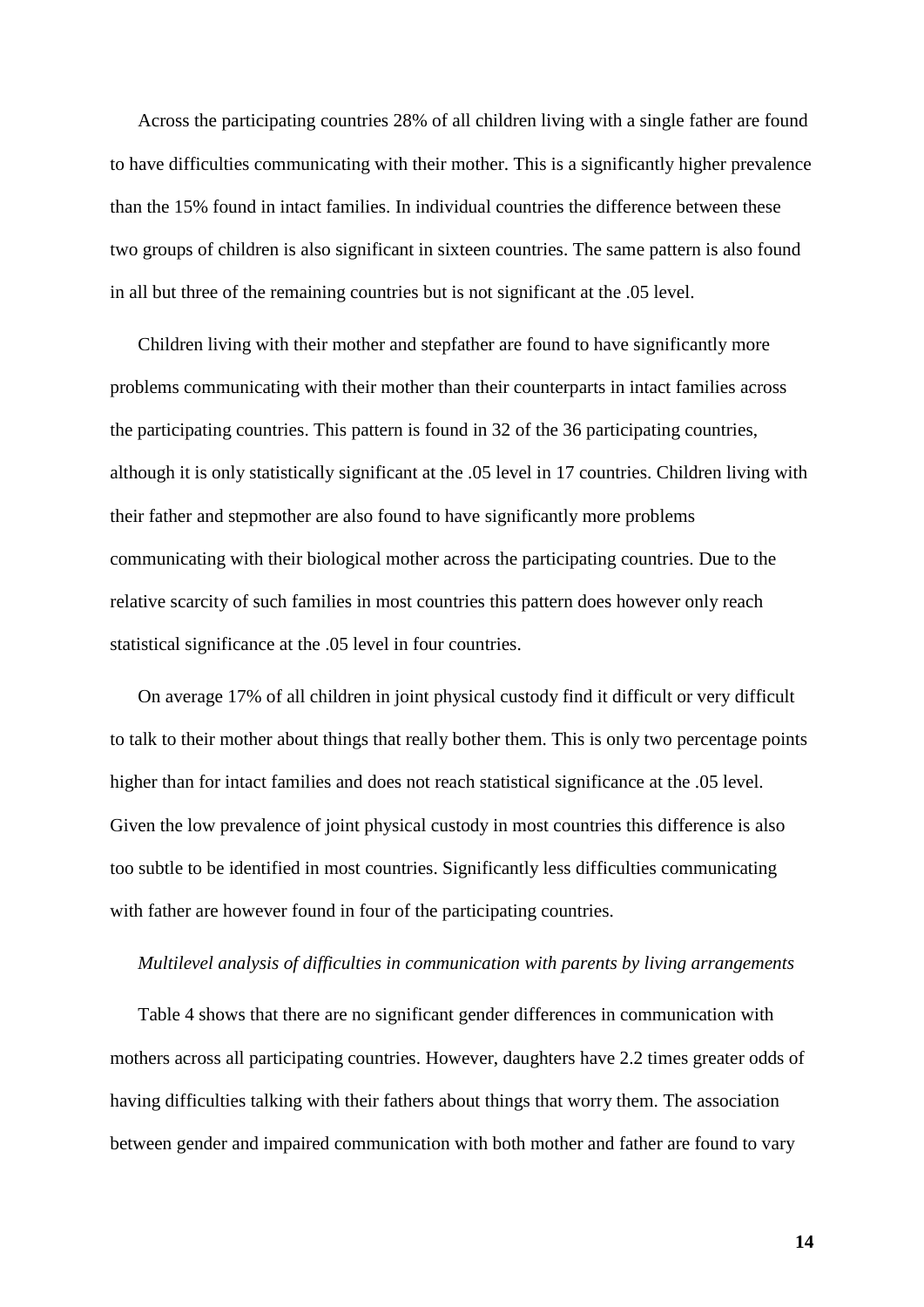significantly between countries. Such difficulties in communication with both mothers and fathers increase with age by a factor of 1.6–1.7 between the ages of 11 and 13 and by a factor of 2.2–2.4 between the ages of 11 and 15. The association between age and difficulties in parental communication does however vary significantly between countries, indicating cultural as well as developmental processes at work. In other words, children in general have more difficulties talking to their parents as they grow older, but this tendency is significantly more pronounced in some countries that others. In the context of the current study we simply control for these differences by age across countries but they warrant further study.

#### Table 4 about here

Controlling for differences by gender, age and living arrangements, children are found to have increased difficulties talking to both mother and father by a factor of about .7 for each unit increase on the four-point measure of perceived economic problems. In other words, those who believe their families are among those worst off have more than twice the odds of difficulties communicating with parents, compared to those best off. However, the strength of this effect varies significantly between countries.

As predicted, children find it more difficult to communicate with nonresident parents than resident parents. Children living with single mothers or mothers and stepfathers have about 1.4 times the odds of difficulties in communicating with their father, corresponding to a Cohen's d of 0.18–0.20 (for method of conversion see Chinn, 2000). The magnitude of this association varies significantly across countries in the case of single mothers, but is found to be invariant in the case of mother-stepfather families. As previously shown (Table 2) the difference in communicating with father between intact families and single mother families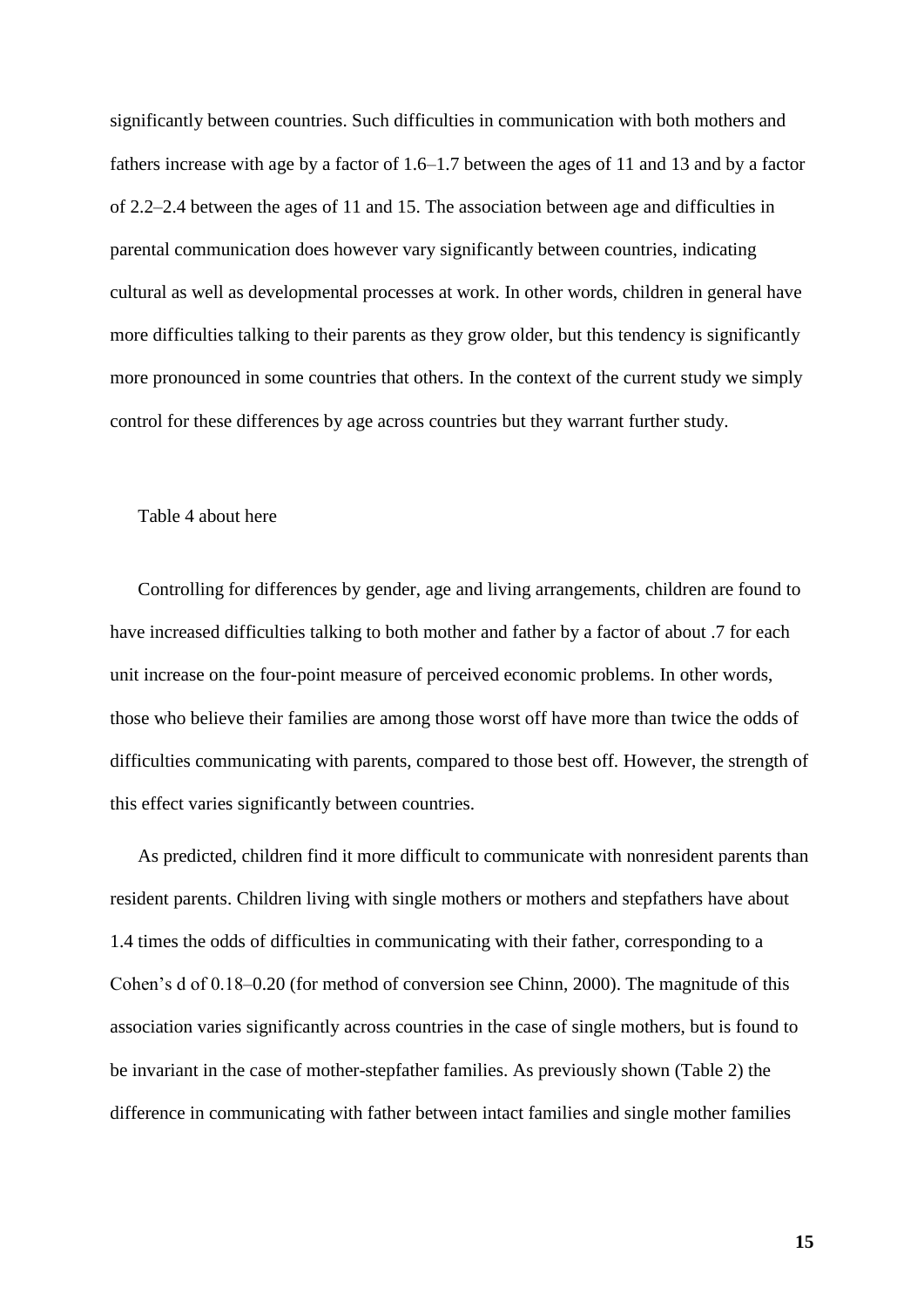tends to be greater in Northern European countries and less in Southern European countries and the United States.

Conversely, children living with their father only or with father or stepmother have 1.7– 1.9 times greater odds of experiencing problems in communicating with their mother, corresponding to a Cohen's d of 0.29–0.36. In this case the strength of the association varies significantly between countries for father-stepmother families but appears to be invariant for single father families. As shown above (Table 3), children in father-stepmother families tend to have worse relations with their mother than do children in intact families. These differences vary in size between countries but are in most cases too small to be statistically significant, given the relative rarity of this family structure. In a handful of countries in different parts of Europe no difference or even a small, non-significant positive difference is observed (Denmark, Iceland, Lithuania, Macedonia, Slovakia, Spain, and Turkey).

Children living with single mothers or mothers and stepfathers also have 1.1–1.2 times greater odds of difficulties in communicating with their mother compared to intact families, corresponding to a Cohen's d of 0.07–0.12. This association varies significantly between countries in the case of mother-stepfather families but not single mother families. As previously shown (Table 3), statistically significant differences are found in eighteen of the thirty-six countries, in six of these countries the difference was ten percentage points or more (Luxembourg, Poland, Macedonia, Bulgaria, Norway, Switzerland).

Children living with their father and stepmother have 1.2 times greater odds of difficulties in talking to their father about important issues, corresponding to a Cohen's d of 0,11. This effect does not vary significantly between countries. In contrast, children who live with their father only are no different from their counterparts in intact families when it comes to communicating with their father. This effect does also not vary significantly between countries.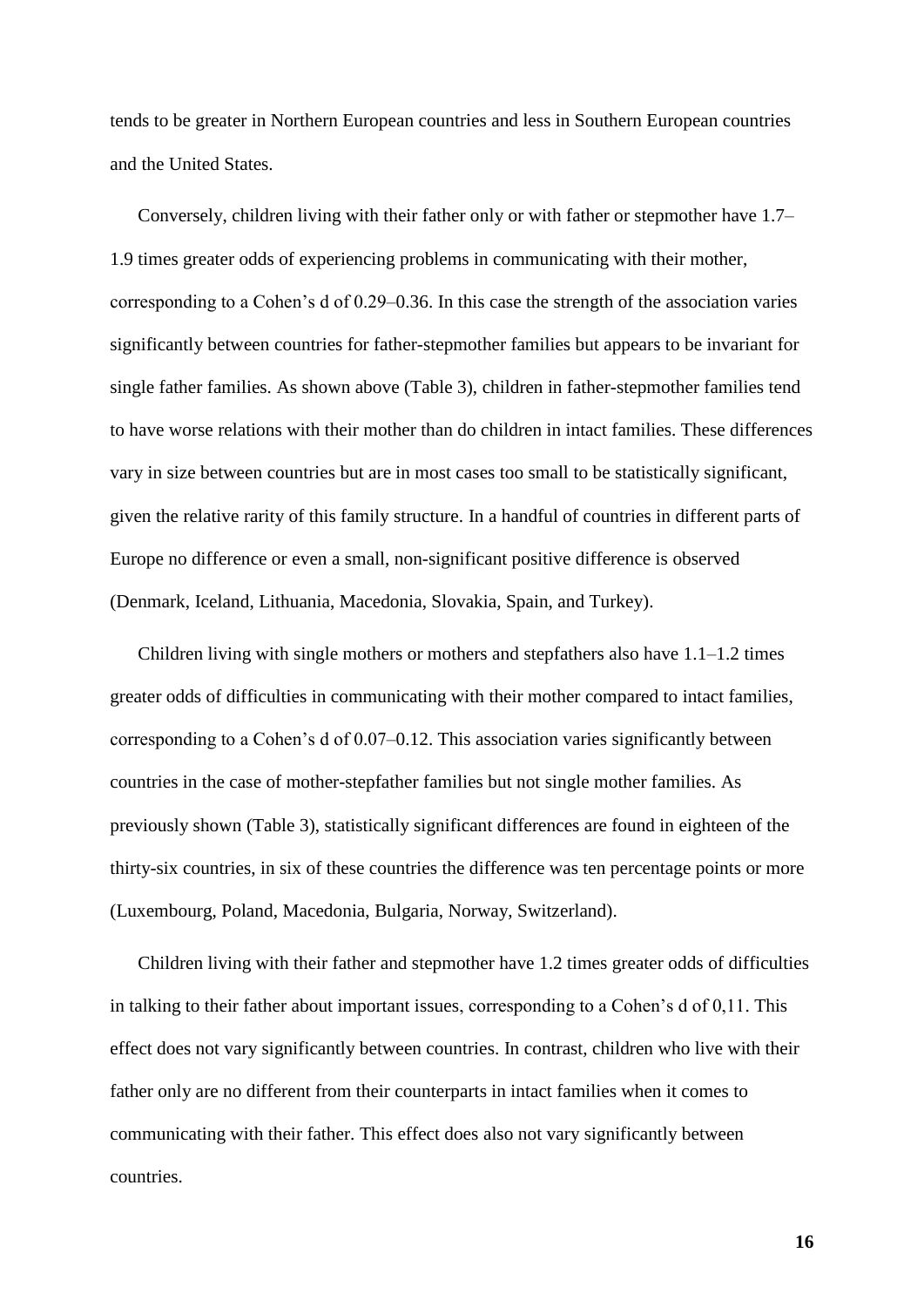Joint physical custody is associated with less risk (OR .77) of difficulties communicating with their father than living in intact families, corresponding to a Cohen's d of -0.14. The odds of having problems communicating with one's mother are the same in intact families and joint physical custody but significantly lower than in other family types. These effects do not vary significantly between countries.

#### **Discussion**

Our findings reveal a clear overall pattern and substantial variation in family arrangements across the 36 European, Mediterranean and North American countries under study. The vast majority of children in these countries live in some arrangement with their biological mother. The combined proportion of children living their mothers in an intact family, single parent family, mother-stepfather family, or in joint physical custody ranges from 94% to 99% between countries. The proportion living without their biological father however varies substantially between countries with the lowest rate of 6% in Macedonia and the highest 38% in Romania. Out of the twelve countries with the highest rate of children living in intact families, ten were Southern European or Mediterranean countries. Conversely, out of the twelve countries with the lowest rate of intact families, ten were Northern European or North American countries.

Joint physical custody is still quite rare in all the countries participating in the study, or similar to the prevalence of both single father and father-stepmother families. Prevalence rates of virtually zero were found in ten countries and rates around one percent were found in eighteen other countries. In the remaining eight countries, rates of 2–4% were found in two North American countries (Canada and the United States), four Nordic countries (Denmark, Iceland, Norway, and Sweden), and two other Northern European countries (Belgium and the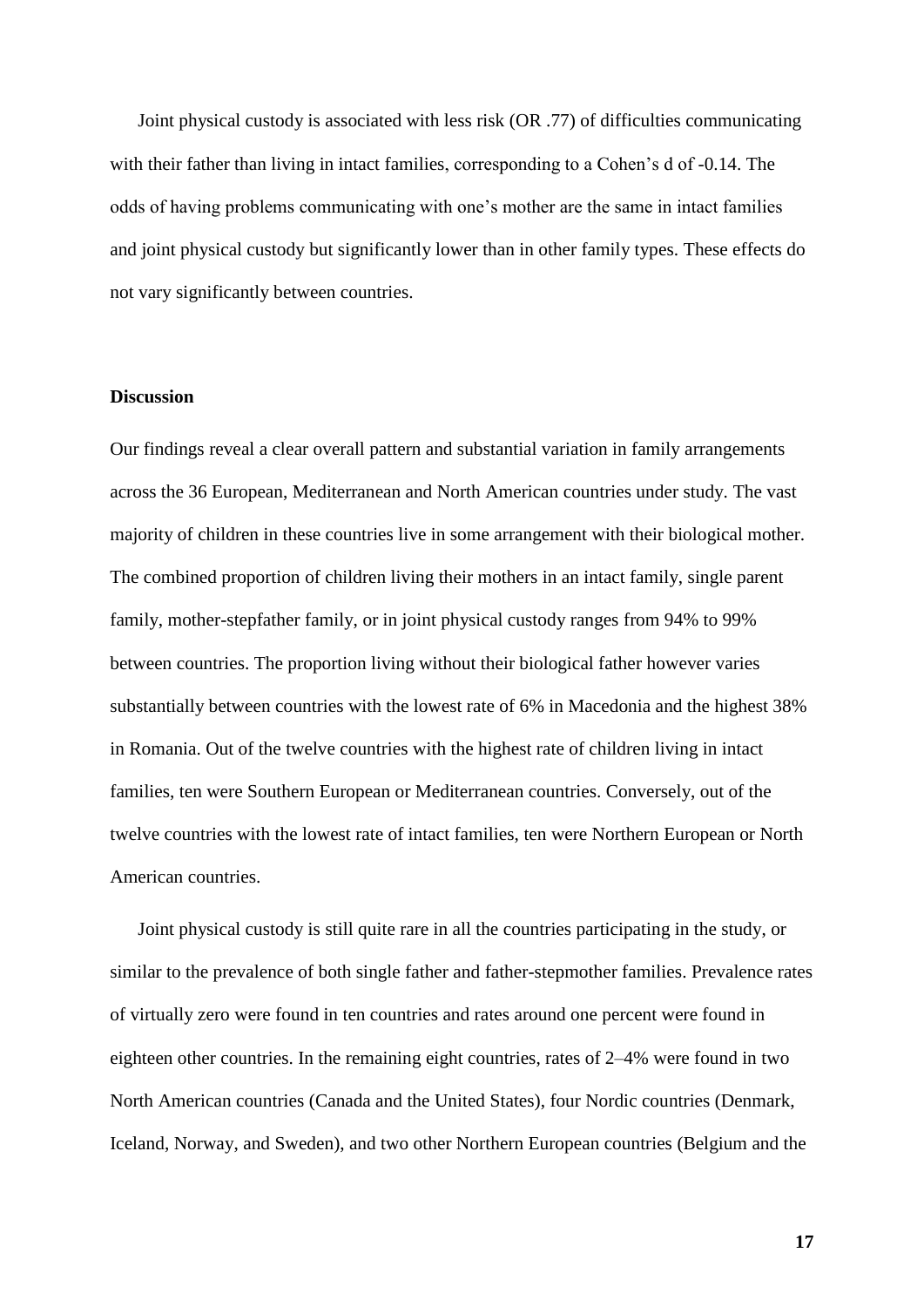United Kingdom). Due to the large sample size of over 192 thousand respondents our results are nevertheless based the responses of about 2,200 students in joint physical custody and allows some general conclusions to be drawn regarding parental communication in such family arrangements.

Difficulties communicating with parents were found to vary substantially across countries as well by age, gender and different family structures. Difficulties communicating with both father and mother increased significantly between eleven year old and thirteen year old students, and again between thirteen year old and fifteen year old students. It should however be noted that our conclusions regarding the association between family structure and difficulties communicating with parents are limited to older children and may not apply to children under the age of eleven. Future research must explore the extent to which these conclusions can be generalized to younger children.

Boys and girls were overall found to be equally likely to experience difficulties communicating with their mothers. It should however be noted that boys had more difficulties than girls communicating with mothers in some countries but less difficulties in other countries without any clear geographical pattern to such gender differences. In contrast, girls were overall more than twice as likely as boys to experience difficulties communicating with their fathers, regardless of living arrangements. This is consistent with prior research indicating that fathers are much more involved with sons than daughters while mothers tend to be equally supportive of sons and daughters (Aldous, Mulligan & Bjarnason, 1998; Raley & Bianchi, 2006; Starrels, 1994). However, the strength of this difference again differed significantly across countries. The possible social and cultural roots of such gender differences in communication with fathers and mothers should be explored in future research.

Our measure of family affluence is based on children's perceptions of their family's economic situation compared to other households and should therefore be considered a rather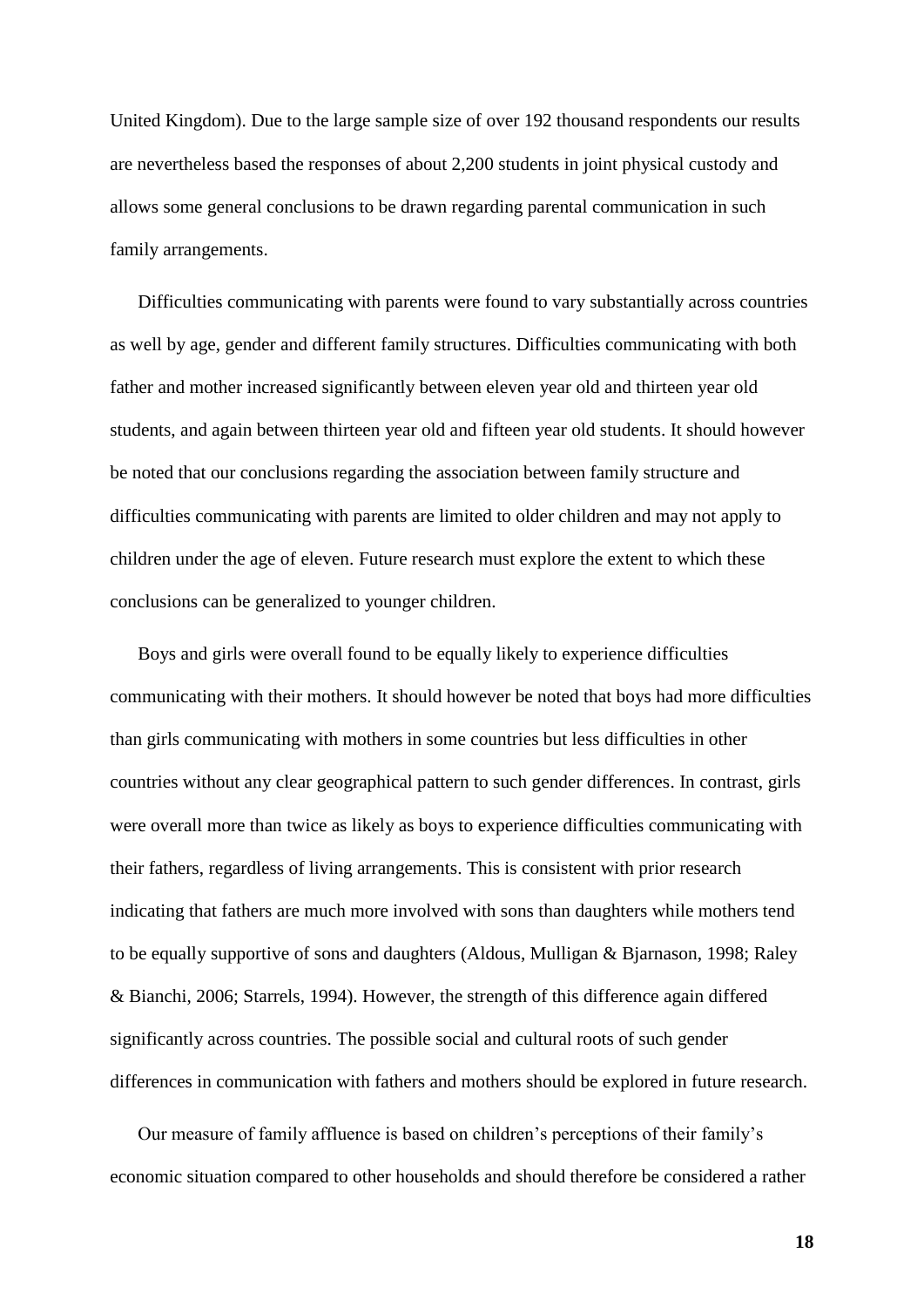weak measure of the actual social socio-economic status of the family. It could however be argued that such a general subjective perception of affluence or deprivation is more important to interpersonal relationships than more objective measures of socio-economic status. This standard subjective measure is also limited by asking the respondent how well off his or her 'family' is. Children living equally in two homes must therefore choose a single (or average) description of two households with potentially different socio-economic statuses. Regardless of these limitations we find perceived family affluence to predict a significantly higher risk of impaired communication with both mother and father. This finding is in line with previous studies showing that children in families suffering from economic hardship report worse social relations than children that belong to more affluent families (Bolger, Patterson, Thompson & Kupersmidt, 1995; Olsson, 2007). This measure can therefore be considered an adequate control for the potentially confounding effect of economic hardship on the relationship between family structure and parental relations.

Controlling for the beneficial effects of family affluence on parental communication our results indicate that children living in non-intact families generally find it more difficult to talk to their mothers than do their counterparts in intact families. This is particularly true when children do not live with their mother, but a small, statistically significant effect in the same direction is also found among children who live with a single mother or mother and stepfather. This is consistent with our expectations and prior research suggesting that the increased demand on the time of divorced mothers leads to less involvement with their children (Kendig and Bianchi, 2008). Contrary to expectations and some earlier research findings (Bray, 1999; Hetherington & Kelly, 2002; Juby, Bilette & Le Bourdais, 2007), however, the presence of a stepfather does not appear to be associated with impaired communication with either resident or nonresident mother.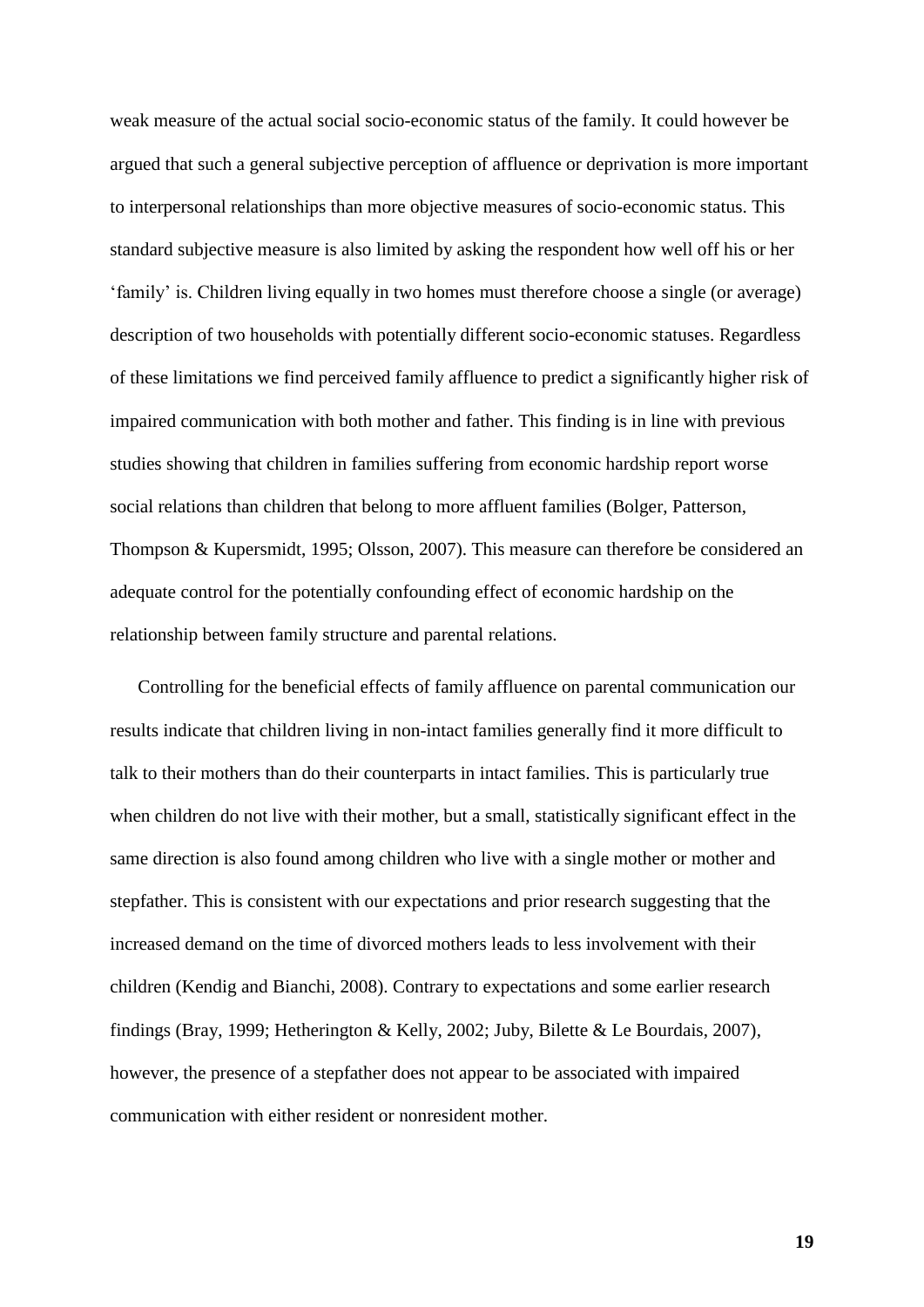We also find that children have more difficulties talking to their father about important issues if the father does not live in the household. Drawing upon previous research showing that single fathers spend more time with their children than married fathers (Hook & Chalasani, 2008), we expected children to have less problems communicating with single fathers than with fathers in intact families. However, children that live with a single father are found to have equally good communication with their fathers as those in intact families. Rather unexpectedly we also find significantly more impaired communication with fathers in father-stepmother families than intact families. Furthermore, the level of impaired communication with the father in father-stepmother families was not significantly different from absent-father families (i.e. single mother or mother-stepfather families). Future research should further examine this increase in impaired communication with the resident father when a stepmother lives in the household.

A major conclusion of the present study is that children living in joint physical custody have equal or less problems communicating with their parents than their counterparts in intact families and less such problems than children in other types of non-intact families. Children living in joint physical custody are equally able as children in intact families to talk with their mothers about important matters and they are better able to talk with their fathers about such matters than those living in intact families. Given the cross-sectional design of the study these important findings cannot be interpreted causally, i.e. the study does not show that joint physical custody preserves relations with mothers or improves relations with fathers. There are at least three distinct processes that may have contributed these results.

First, joint physical custody may result in better communication with both biological parents by mitigating divorce-related stress factors such as the economic hardship and time constraints associated with single parenthood. The actual cost of supporting a child is likely more equally divided between the parents in joint physical custody than when the non-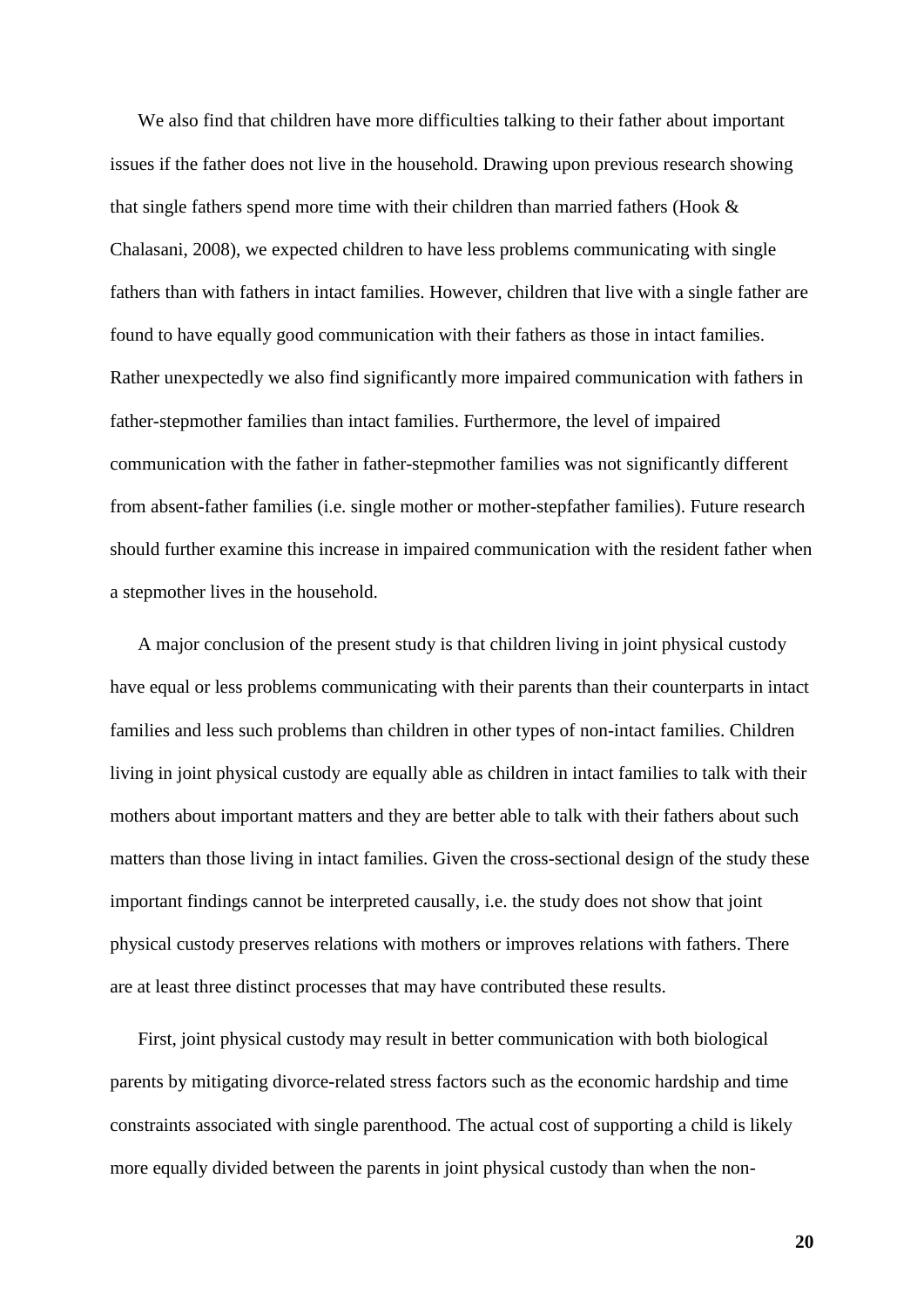residential parent pays child support to the residential parent (Bender, 1994). As a result economic strain and perceived economic injustice is less likely to affect the relationship between children and their parents. Joint physical custody also offers opportunities for sharing parental responsibilities and having regular discussions with the other parent on the challenges of raising a child (Pleck & Masciadrelli, 2004). Regular communication between the parents and a joint strategy for parenting may well contribute to easier communication between the child and both parents. Single parents with joint physical custody also have more opportunities than single parents with sole custody to be 'single' as well as a 'single parent'. The social and psychological benefits of more degrees of freedom for single parents with joint physical custody may well contribute to better relations with their children.

Second, although the child only spends half of his or her time in the home of each parent, the quantity and quality of time actually spent together may increase in joint physical custody. Arnarsson and Bjarnason (2008) found that children spend significantly more time with their fathers in joint physical custody than in intact families, more than making up for the time lost by the mother. Joint physical custody may lead to increased paternal involvement in parenting, as well as the sharing of tasks and responsibilities between parents (Kline, Tschann, Johnston & Wallerstein, 1989). Fathers in joint physical custody arrangements may thus be more firmly established in their parental role than either fathers in intact families or 'weekend dads' that may be more in the role of entertaining their children. Joint physical custody may thus help ensure that both parents remain a fixed feature in their children's lives and that lines of communication remain open.

Third, children are not randomly selected into joint physical custody. Studies have consistently shown that high levels of conflict between parents may have long-lasting negative effects on children's adjustment following divorce (Amato, 1993; Davies & Cummings, 1994; Grych & Fincham, 1990; Hetherington, Bridges & Insabella, 1998). As a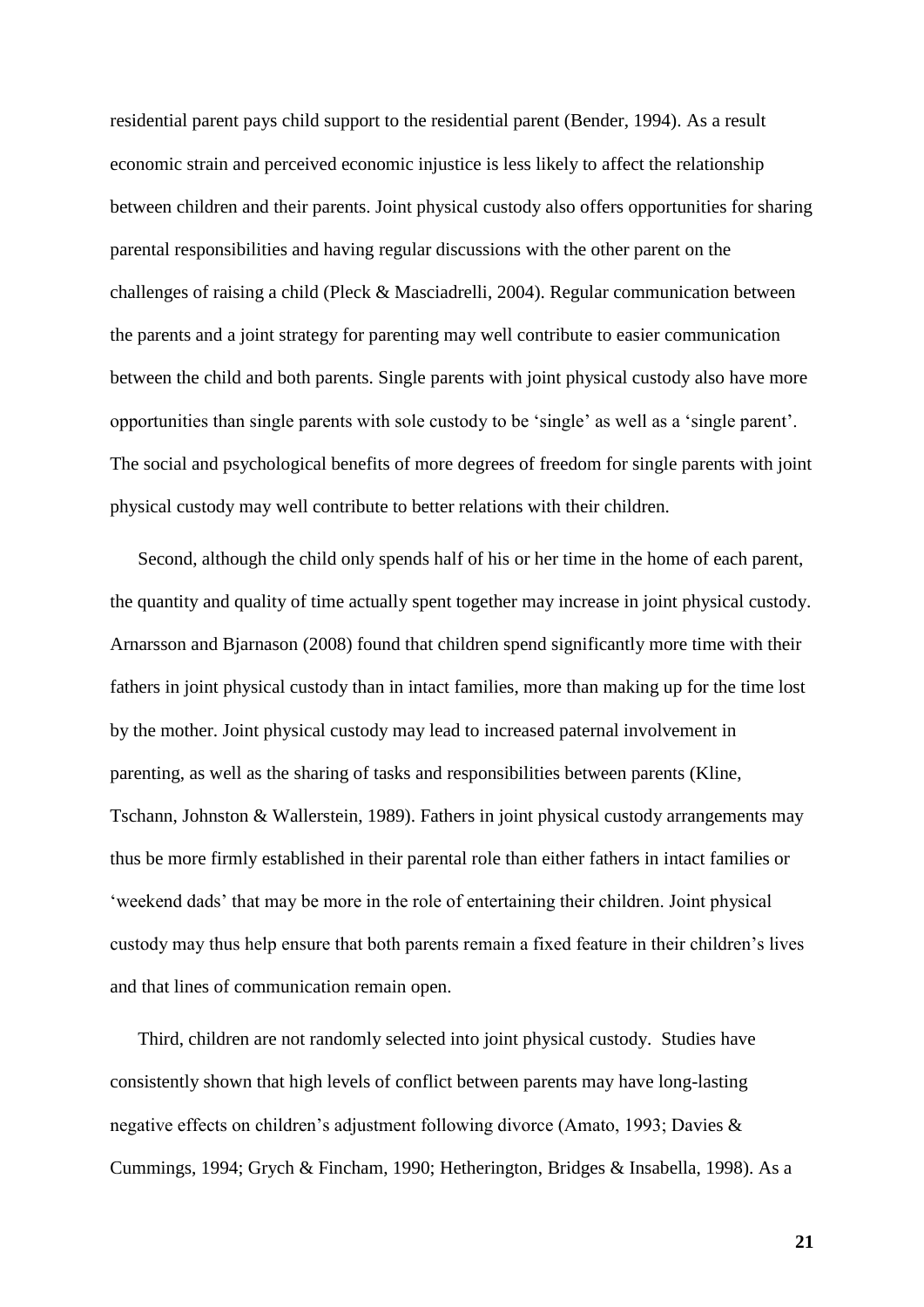result there have been some concerns that joint physical custody may expose children to more parental conflict (Johnston, 1995; Twaite & Luchow, 1996) and that such arrangements may in themselves be a source of friction between parents (Braver & Griffin, 2000; Pleck & Masciadrelli, 2004). This may in particular be a risk when joint physical custody is courtordered rather than freely chosen by the parents. However, in his meta-analysis of studies on joint physical custody Bauserman (2002) found on average less conflict and better cooperation between parents choosing joint physical custody than between parents choosing some form of sole physical custody. Fathers seeking joint physical custody are also likely to be more involved with their children prior to divorce and have less difficulties communicating with them. Conversely, mothers agreeing to joint physical custody are likely to believe that the fathers are willing and able to maintain such an arrangement in a manner that benefits the child. The selection of parents into joint physical custody may therefore account for a significant portion of the relative ease with which children in such arrangements communicate with their parents in general and with their fathers in particular.

It is likely that factors such as less economic hardship and fewer time constraints, regular communication between parents, greater quality and quantity of time children spend with fathers in particular, and social selection into joint physical custody all contribute to better communication between parents and their children in such living arrangements. Further studies must disentangle these factors and attempt to establish any causal mechanisms at work and establish to what extent they are culturally invariant. Nevertheless, our results strongly suggest that parents willing to share physical custody do not need to fear a negative impact on their relations with their children. Impaired communication with the mother is no more likely in such living arrangements than in intact families and the lowest prevalence of impaired communication with father is found in joint physical custody. While this may in part reflect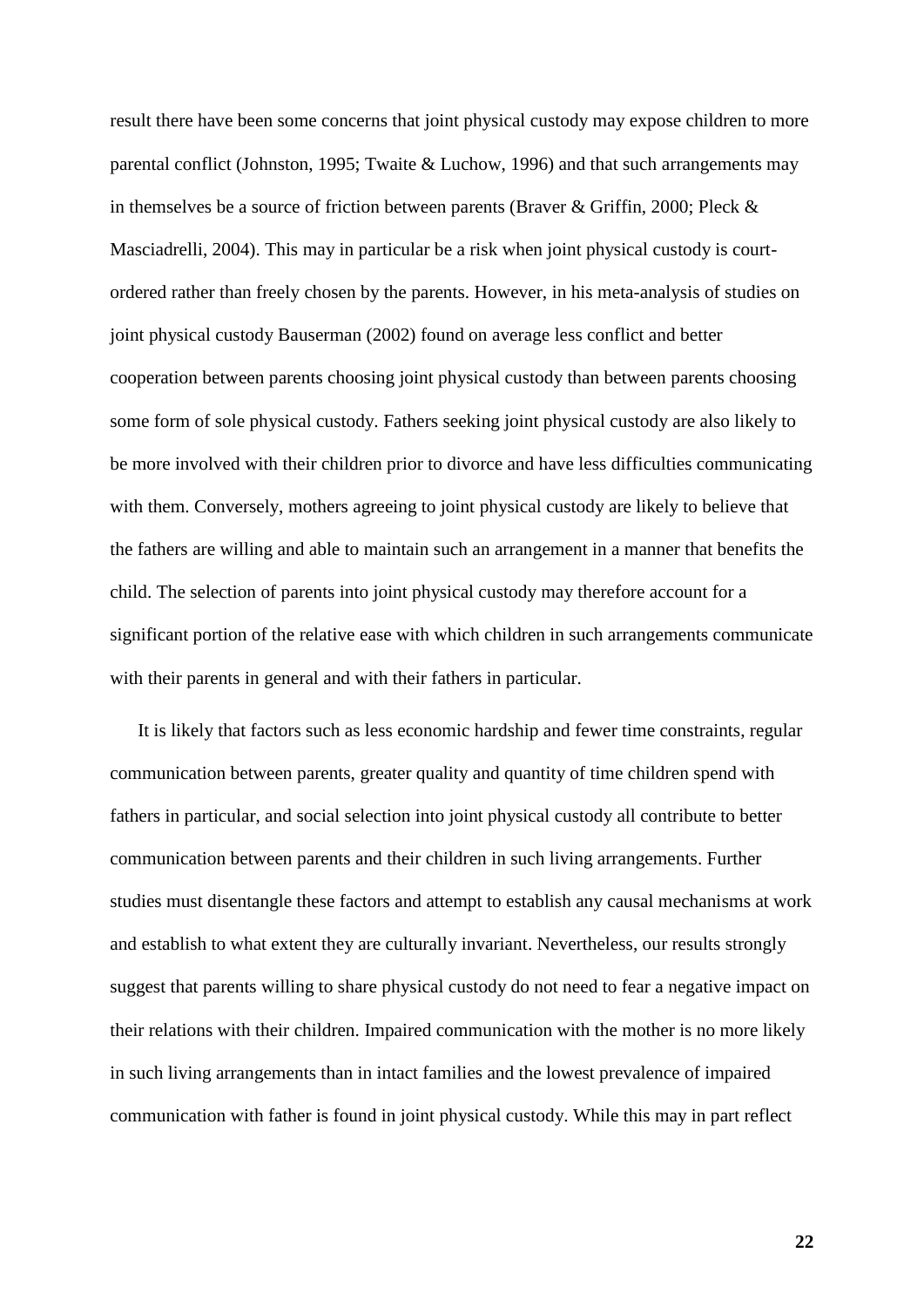patterns of communication prior to divorce, children in joint physical custody have on average at least as good communication with their parents as their counterparts in intact families.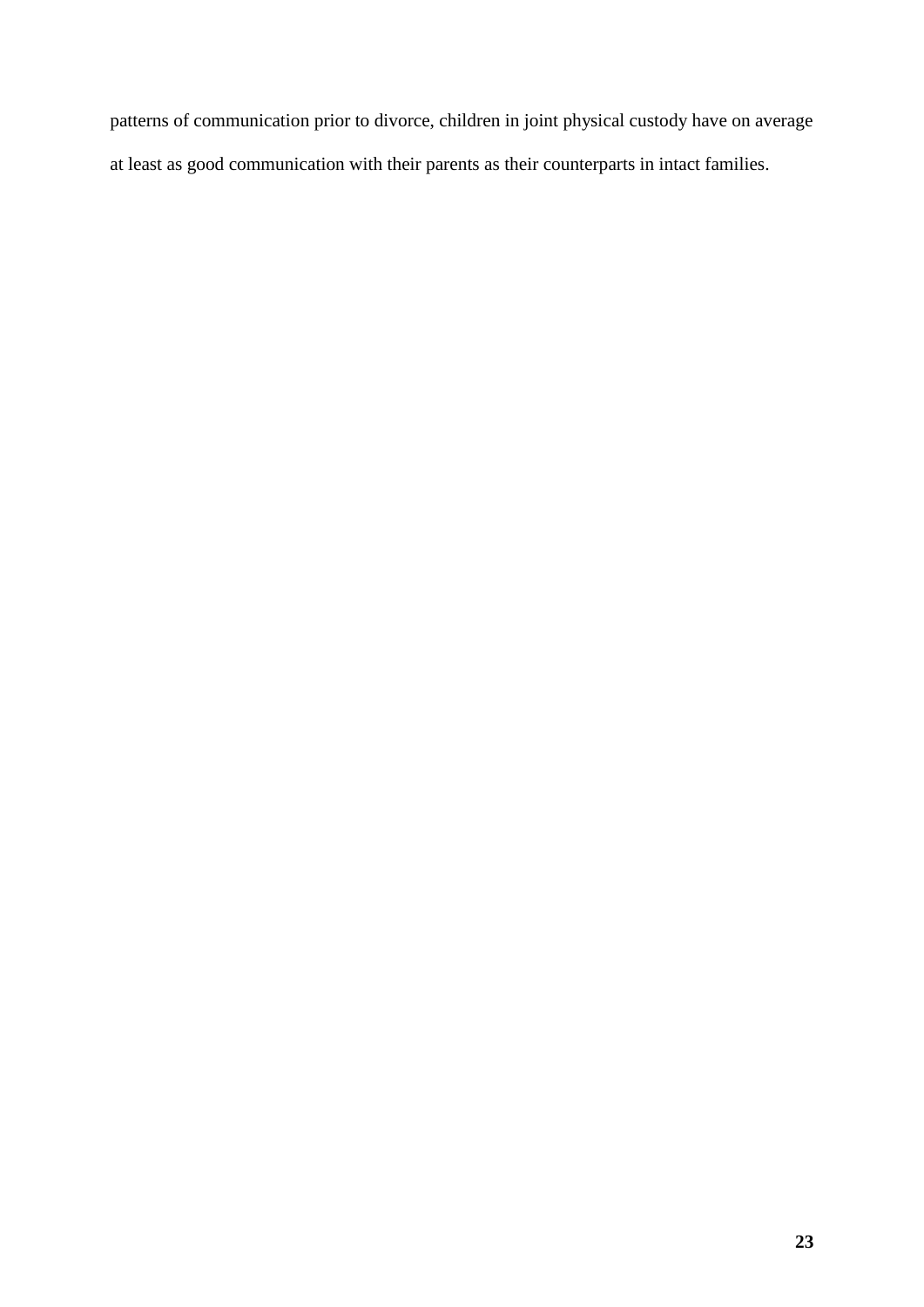#### **References**

- Al Sabbah, H., C. Vereecken, F.J. Elgar, T. Nansel, K. Aasvee, Z. Abdeen, K. Ojala, N. Ahluwalia and L. Maes. (2009). Body weight dissatisfaction and communication with parents among adolescents in 24 countries: International cross-sectional survey. *BMC Public Health, 9*, 52.
- Aldous, J., G.M. Mulligan and T. Bjarnason. (1998). Fathering over time: What makes the difference? Journal of Marriage and the Family, 60, 809–820.
- Amato, P.R. and J.G. Gilbreth. (1999). Nonresident fathers and children's well-being: A meta-analysis. *Journal of Marriage and the Family, 61*, 557–573.
- Amato, P.R. and B. Keith. (1991). Parental divorce and the well-being of children: A metaanalysis. *Psychological Bulletin, 110*, 26-46.
- Amato, P.R. (1993). Children adjustment to divorce: Theories, hypotheses, and empirical support. *Journal of Marriage and the Family, 55*, 23-28.
- Amato, P.R. (2003). Reconciling divergent perspectives: Judith Wallerstein, quantitative family research, and children of divorce. *Family Relations, 52*, 332-370.
- Arnarsson, A.M. and T. Bjarnason. (2008). Fjölskyldugerð og tengsl við foreldra. (Family structure and relations with parents). In G. T Johannesson and H. Bjornsdottir (Eds.), *Þjóðarspegillinn 2008*, (pp. 151-158). Reykjavík: Félagsvísindastofnun Háskóla Íslands.
- Bauserman, R. (2002). Child adjustment in joint-custody versus sole-custody arrangements: A meta-analytic review. *Journal of Family Psychology, 16*, 91–102.
- Bender, W.N. (1994). Joint custody: The option of choice. *Journal of Divorce and Remarriage, 21*, 115-131.
- Bernard, J. (1981). The good-provider role: Its rise and fall. *American Psychologist, 36*, 1–12.
- Bianchi, S.M., M.A. Milkie, L.C. Sayer and J. P. Robinson. (2000). Is anyone doing the housework? Trends in the gender division of household labor. *Social Forces, 79*, 191–228.
- Bjarnason, T., T. Thorlindsson, I.D. Sigfusdottir and M.R. Welch. (2005). Familial and religious influences on adolescent alcohol use: a multi-level study of students and school communities. *Social Forces, 84*, 375–390.
- Bjarnason, T., P. Bendtsen, A.M. Arnarsson, I. Borup, R.J. Iannotti, P. Löfstedt, I. Haapasalo and B. Niclasen. (2010). Life satisfaction among children in different family structures: A comparative study of 36 western societies. *Children & Society*, pending publication.
- Bolger, K.E., C.J. Patterson, W.W. Thompson and J.B. Kupersmidt. (1995). Psychosocial adjustment among children experiencing persistent and intermittent family economic hardship. *Child Development, 66*, 1107-1129.
- Braver, S.L. and W.A. Griffin. (2000). Engaging fathers in the post-divorce family. *Marriage and Family Review, 29*, 247-267.
- Bray, J. (1999). From marriage to remarriage and beyond: Findings from the developmental issues in stepfamilies research project. In E.M. Hetherington (Ed.), *Coping with Divorce, Single Parenting, and Remarriage* (pp. 253–271). Mahwah, NJ: Erlbaum.
- Bryk, A.S. and S.W. Raudenbush. (1992). *Hierarchical Linear Models*. Newbury Park, CA: Sage.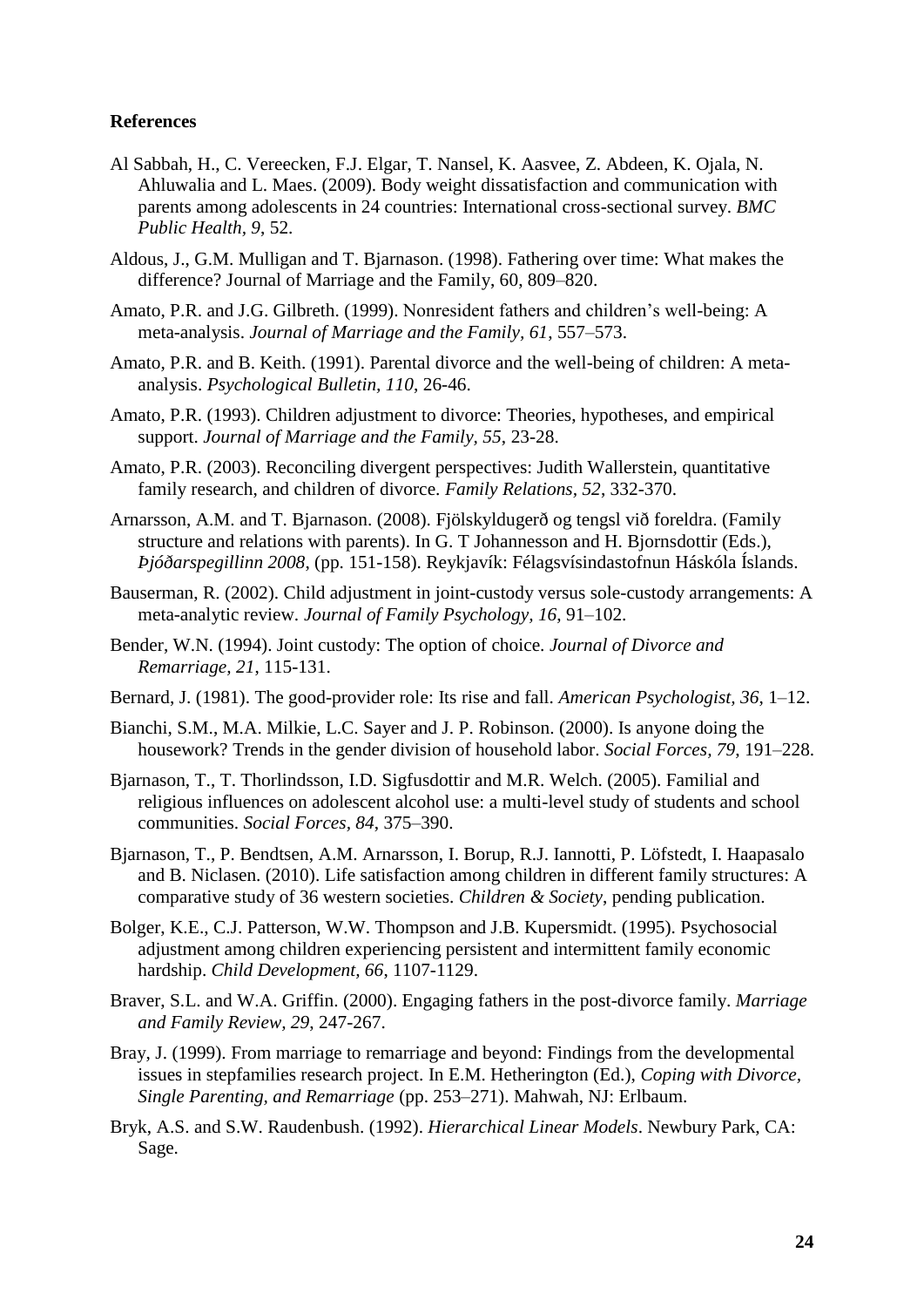- Buchanan, C.M., E.E. Maccoby and S.M. Dornbusch. (1992). Adolescents and their families after divorce: Three residential arrangements compared. *Journal of Research on Adolescence, 2*, 261-291.
- Cheadle, J.E., P.R. Amato and V. King. (2010). Patterns of nonresident father contact. *Demography, 47*, 205–225.
- Chinn, S. (2000). A simple method for converting an odds ratio to effect size for use in metaanalysis. *Statistics in Medicine, 19*, 3127–3131.
- Coley, R.L. and B.L. Medeiros. (2007). Reciprocal longitudinal relations between nonresident father involvement and adolescent delinquency. *Child Development, 78,* 132–147.
- Coontz, S. (2000). *The Way We Never Were: American Families and the Nostalgia Trap.* New York: Basic Books.
- Currie, C., S. Nic Gabhain, E. Godeau, C. Roberts, R. Smith, D. Currie, W. Picket, M. Richter, A. Morgan and V. Barnekow. (2008). *Inequalities in Young People's Health. HBSC International Report from the 2005/2006 Survey.* Copenhagen: World Health Organization.
- Currie, C., O. Samdal, W. Boyce and R. Smith. (2001). *Health Behaviour in School-Age Children: A WHO Cross-National Study*. Edinburgh: Child & Adolescent Health Research Unit.
- Davies, P.T. and E.M. Cummings, E. M. (1994). Marital conflict and child adjustment: An emotional security hypothesis. *Psychological Bulletin, 116*, 387-411.
- Falci, C. (2006). Family structure, closeness to residential and nonresidential parents, and psychological distress in early and middle adolescence. *The Sociological Quarterly, 47,* 123-146.
- Forehand, R., A.M. Thomas, M. Wierson and G. Brody. (1990). Role of maternal functioning and parenting skills in adolescent functioning following parental divorce. *Journal of Abnormal Psychology, 99*, 278-283.
- Furstenberg, F.F. (1991). *Divided families: what happens to children when parents part?* Cambridge, MA: Harvard University Press.
- Furstenberg, F.F., C.W. Nord, J.L. Peterson and N. Zill. (1983). The life course of children of divorce: Marital disruption and parental contact. *American Sociological Review, 48*, 656- 668.
- Grych, J.H. and F.D. Fincham. (1990). Marital conflict and children's adjustment: A cognitive-contextual framework. *Psychological Bulletin, 108*, 267-290.
- Hetherington, E.M. and M. Stanley-Hagan. (1999). The adjustment of children with divorced parents: A risk and resiliency perspective. *Journal of Child Psychology and Psychiatry, 40*, 129-140.
- Hetherington, E.M. (1989). Coping with Family Transitions. *Child Development, 60*, 1-14.
- Hetherington, E.M., M. Bridges, M. and G.M. Insabella. (1998). What matters? What does not? Five perspectives on the association between marital transitions and children's adjustment. *American Psychologists, 53*, 167-184.
- Hetherington, E.M., M. Cox and R. Cox. (1982). Effects of divorce on parents and children. Pp. 233–88 in M. Lamb, *Nontraditional Families*. Hillsdale, N.J.: Lawrence Erlbaum.
- Hetherington, E.M., and J. Kelly. (2002). *For Better or for Worse.* New York: Norton.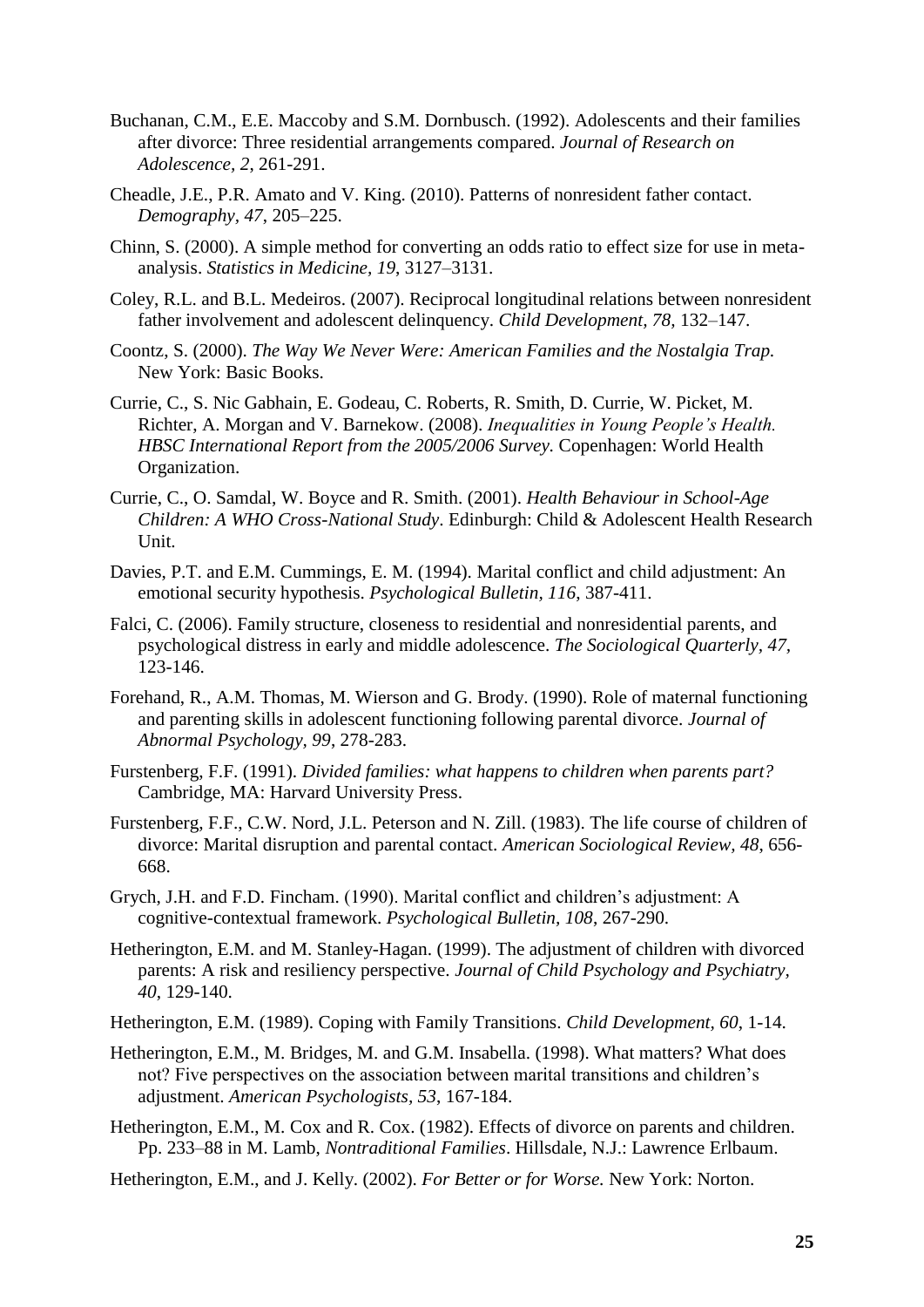- Hook, J.L. and S. Chalasani. (2008). Gendered expectations? Reconsidering single fathers' child-care time. *Journal of Marriage and the Family, 70*, 978–990.
- Hook, J.L. (2006). Care in context: Men's unpaid work in 20 countries, 1965-2003. *American Sociological Review, 71*, 639–660.
- Huebner, A.J. and L.W. Howell. (2003). Examining the relationship between adolescent sexual risk-taking and perceptions of monitoring, communication, and parenting styles. *Journal of Adolescent Health, 33*, 71–78.
- Jablonska, B. and L. Lindberg. (2007). Risk behaviors, victimization and mental distress among adolescents in different family structures. *Social Psychiatry and Psychiatric Epidemiology, 42*, 656–663.
- Johnston, J. R. (1995). Research update: Children's adjustment in sole custody compared to joint custody families and principles for custody decision making. *Family and Conciliation Court Review, 33*, 415-425.
- Joshi, H.E., E. Cooksey, R.D. Wiggins, A. McCulloch, G. Verropoulou and L. Clarke. (1999). Diverse family living situations and child development: A multi-level analysis comparing longitudinal evidence from Britain and the United States. *International Journal of Law, Policy and the Family, 13*, 292-314.
- Juby, H., J.M. Billette, B. Laplante, and C. Le Bourdais. (2007). Nonresident fathers and children: Parents' new unions and frequency of contact. *Journal of Family Issues, 28*, 1220-1245.
- Juby, H., C. Le Bourdais and N. Marcil-Graton. (2005). Sharing roles, sharing custody? Couples' characteristics and children's living arrangements and separation". *Journal of Marriage and the Family, 67*, 157–172.
- Kelly, J.B. (2007). Children's living arrangements following separation and divorce: Insights from empirical and clinical research. *Family Process, 46*, 35–51.
- Kendig, S.M. and S.M. Bianchi. (2008). [Single, cohabitating, and married mothers' time with](http://apps.isiknowledge.com/full_record.do?product=WOS&colname=WOS&search_mode=CitingArticles&qid=12&SID=Z28iH9FfLA@EcDNNa84&page=1&doc=7)  [children.](http://apps.isiknowledge.com/full_record.do?product=WOS&colname=WOS&search_mode=CitingArticles&qid=12&SID=Z28iH9FfLA@EcDNNa84&page=1&doc=7) *Journal of Marriage and the Family, 70*, 1228–1240.
- King, V. and J.M. Sobolewski. (2006). Nonresident fathers' contributions to adolescent wellbeing. *Journal of Marriage and the Family, 68*, 537–557.
- King, V. (2007). When children have two mothers: Relationships with nonresident mothers, stepmothers, and fathers. *Journal of Marriage and the Family, 69*, 1178–1193.
- Kline, M., J.M. Tschann, J.R. Johnston and J.S. Wallerstein. (1989). Children's adjustment in joint and sole physical custody families. *Developmental Psychology, 25*, 430-438.
- Kruk, E. (1991). Discontinuity between pre-divorce postdivorce father-child relationships: New evidence regarding paternal disengagement. *Journal of Divorce and Remarriage*, 16, 195–227.
- Kuntsche, E.N. and R.K. Silbereisen. (2004). Parental closeness and adolescent substance use in single and two-parent families in Switzerland. *Swiss Journal of Psychology, 63*, 85–92.
- Laftman, S.B. (2010). Family structure and children's living conditions. A comparative study of 24 countries. *Child Indicators Research, 3*, 127-147.
- McLanahan, S.S. and G. Sandefur. (1994). *Growing up with a single parent: What hurts, what helps?* Cambridge, M. A.: Harvard University Press.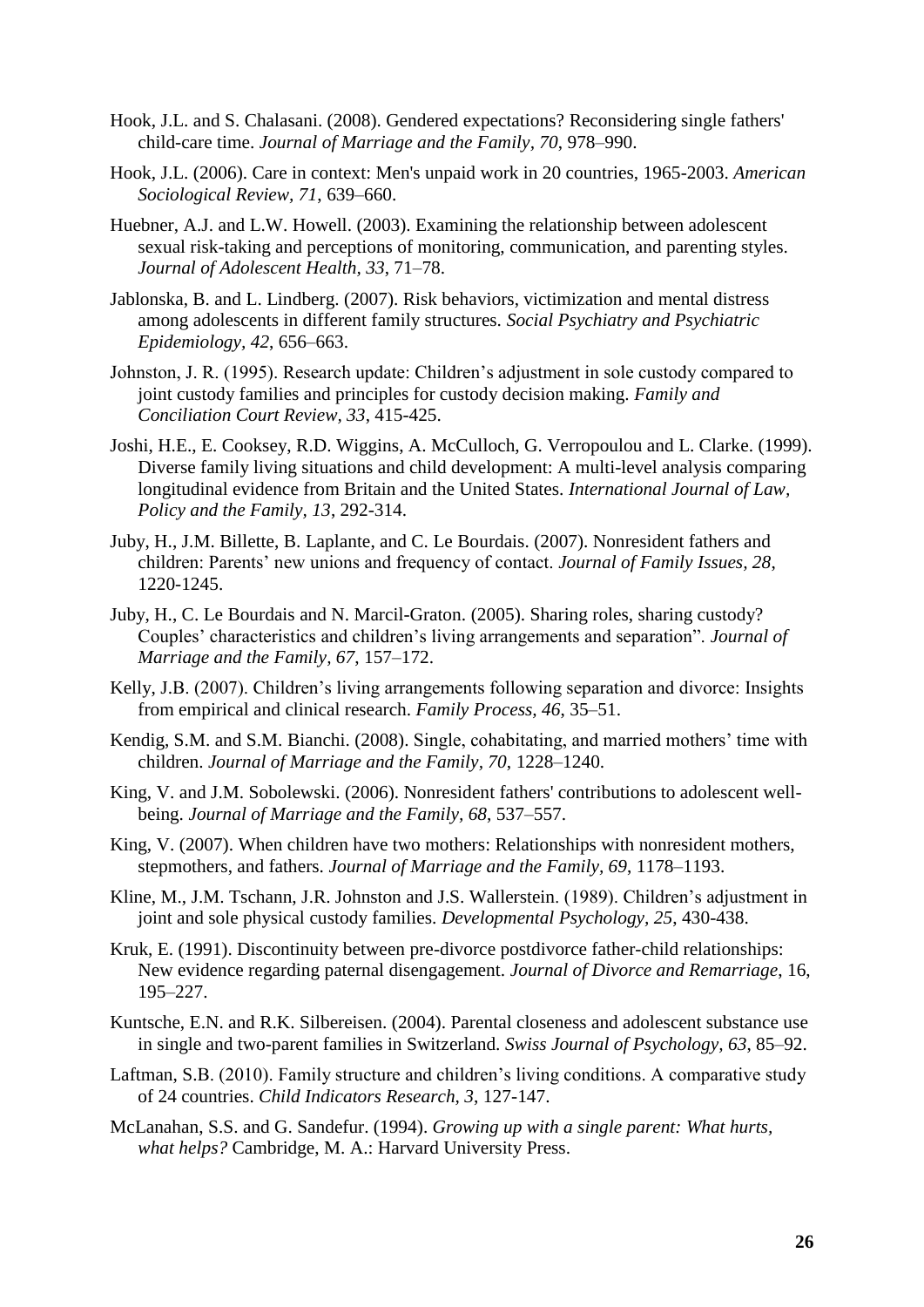- Moreno, C., I. Sánchez-Queija, V. Muñoz-Tinoco, M. Gaspar de Matos, L. Dallago, T. ter Bogt, I. Camacho and F. Rivera. (2009) Cross-national associations between parent and peer communication and psychological complaints. *International Journal of Public Health, 54*, S235–242.
- Moxnes, K. (2000). Felles eller enslig foreldreskap etter skilsmisse? Om skilte foreldres samarbeid om barna. [Shared or separate parenthood after divorce? About divorced parents' cooperation with the children]. *Sosiologisk tidsskrift,* 8, 255–74.
- Munsch, J., J. Woodward and N. Darling. (1995). Children's perceptions of their relationships with coresiding and non-coresiding fathers. *Journal of Divorce and Remarriage, 23*, 39- 54.
- Olsson, E. (2007). The economic side of social relations. Household poverty, adolescents' own resources and peer relations*. European Sociological Review, 23*, 471-485.
- Pleck, J.H. and B.P. Masciadrelli. (2004). The development and significance of father-child relationships in two-parent families. In M. E. Lamb (Ed.), *The role of the father in child*   $development(4<sup>th</sup> ed., pp. 222-271)$ . New York: Wiley.
- Pong, S.-L., J. Dronkers and G. Hampden-Thompson. (2003). Family policies and children's school achievement in single- versus two-parent families. *Journal of Marriage and the Family, 65*, 681–699.
- Raley, S. and S. Bianchi. (2006). Sons, daughters, and family processes: Does gender of children matter? *Annual Review of Sociology, 32*, 401–421.
- Raudenbush, S.W., A.S. Bryk, Y.F. Cheong and R.T. Congdon. (2004). *HLM 6: Hierarchical Linear and Nonlinear Modelling*. Lincolnwood, IL: SSI.
- Richards, C. A. and I. Goldenberg. (1986). Fathers with joint physical custody of young children: A preliminary look. *The American Journal of Family Therapy, 14*, 154–162.
- Schiller, K.S., V.T. Khmelkov and X.-Q. Wang. (2002). Economic development and the effects of family characteristics on mathematics achievement*. Journal of Marriage and the Family, 64*, 730-742.
- Starrels, M. E. (1994). Gender differences in parent-child relations. *Journal of Family Issues, 15*, 148–165.
- Stattin, H. and M. Kerr. (2000). Parental monitoring: a reinterpretation. *Child Development, 71*, 1072–1085.
- Thomas, G., M.P. Farrell and G.M. Barnes. (1996). The effects of single-mother families and nonresident fathers on delinquency and substance abuse in black and white adolescents. *Journal of Marriage and the Family, 58*, 884–894.
- Twaite, J.A., and A.K. Luchow. (1996). Custodial arrangements and parental conflict following divorce: The impact on children's adjustment. *Journal of Psychiatry and Law*, *24*, 53–75.
- Yu, S., R. Clemens, H. Yang, X. Li, B. Stanton, L. Deveaux, S. Lunn, L. Cottrell and C. Harris. (2006). Youth and parental perceptions of parental monitoring and parentadolescent communication, youth depression, and youth risk behaviors. *Social Behavior and Personality, 34*, 1297–1310.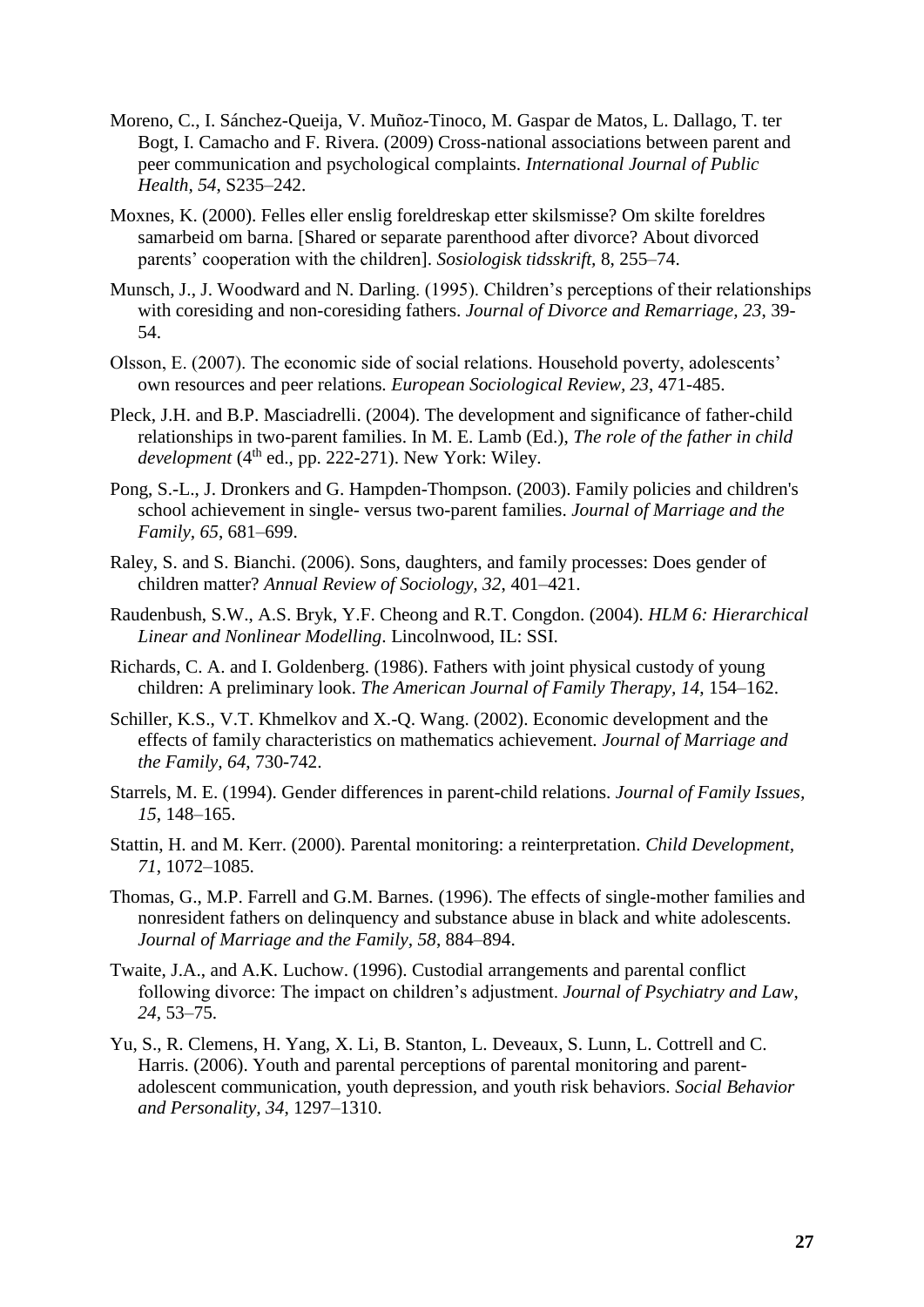### **Percentage of 11, 13 and 15 years old students living in different family arrangements in 36 western countries, 2005/2006.**

|                       | <b>Intact</b> | Single         | Single         | Mother and               |                | Father and Joint physical |
|-----------------------|---------------|----------------|----------------|--------------------------|----------------|---------------------------|
|                       | families      | mother         | father         | stepfather               | stepmother     | custody                   |
| Austria               | 79            | 13             | 1              | 5                        |                |                           |
| Belgium               | 74            | 13             | $\overline{2}$ | 8                        |                | 3                         |
| Bulgaria              | 83            | 11             | $\overline{2}$ | $\overline{2}$           |                | $\cdot$                   |
| Canada                | 71            | 14             | 3              | $\overline{7}$           | 2              | $\overline{2}$            |
| Croatia               | 89            | $\overline{7}$ | 1              | $\overline{2}$           | 4              | $\overline{2}$            |
| Czech Republic        | 72            | 14             | $\overline{2}$ | 11                       |                | 1                         |
| Denmark               | 69            | 15             | $\overline{2}$ | 9                        |                | 3                         |
| Estonia               | 66            | 17             | 1              | 13                       |                |                           |
| Finland               | 73            | 13             | $\overline{2}$ | 10                       |                |                           |
| France                | 76            | 13             | $\overline{2}$ | 8                        |                |                           |
| Germany               | 76            | 14             | $\overline{2}$ | 7                        |                |                           |
| Greece                | 87            | 10             | 1              | $\overline{2}$           |                |                           |
| Hungary               | 75            | 14             | $\overline{2}$ | 7                        |                |                           |
| Iceland               | 72            | 13             | $\overline{2}$ | 9                        |                | 3                         |
| Ireland               | 82            | 11             |                | 4                        | .3             |                           |
| Israel                | 88            | 9              |                | 1                        | .4             |                           |
| Italy                 | 89            | $\overline{7}$ |                | $\overline{2}$           | $\overline{3}$ |                           |
| Latvia                | 67            | 21             | $\overline{2}$ | 8                        |                |                           |
| Lithuania             | 73            | 17             | 1              | $\overline{7}$           |                |                           |
| Luxembourg            | 78            | 12             | $\overline{2}$ | 6                        |                |                           |
| Macedonia             | 93            | 5              | 1              | 1                        | .3             | .2                        |
| Netherlands           | 80            | 11             |                | 6                        |                | $\cdot$ 1                 |
| Norway                | 77            | 13             | $\overline{2}$ | 5                        |                | $\overline{2}$            |
| Poland                | 85            | 11             | 1              | $\overline{2}$           |                | .3                        |
| Portugal              | 84            | 9              |                | $\overline{\mathcal{A}}$ |                | 1                         |
| Romania               | 60            | 36             | $\overline{2}$ | $\overline{2}$           | .4             | $\cdot$                   |
| Russia                | 69            | 21             |                | 8                        |                |                           |
| Slovakia              | 84            | 10             |                | 3                        |                |                           |
| Slovenia              | 86            | 9              |                | $\frac{3}{3}$            |                |                           |
| Spain                 | 85            | 10             |                |                          |                |                           |
| Sweden                | 76            | 10             | 2              | $\,6$                    |                | 4                         |
| Switzerland           | 82            | 11             | 1              | 5                        |                | 1                         |
| Turkey                | 89            | 9              | $\overline{c}$ | 0.2                      | .3             | $\cdot$ 1                 |
| Ukraine               | 75            | 17             | 1              | 6                        |                |                           |
| <b>United Kingdom</b> | 70            | 15             | $\overline{2}$ | 9                        |                | $\frac{.3}{2}$            |
| <b>United States</b>  | 60            | 22             | 3              | 11                       | 2              | $\overline{2}$            |
| Average               | 76            | 13             | $\overline{2}$ | 6                        |                | 1                         |
| $\boldsymbol{N}$      | 148,177       | 25,578         | 3,125          | 11,705                   | 1,561          | 2,206                     |

**Note: 1380 students (0.7%) are living in other arrangements and are omitted from further analysis**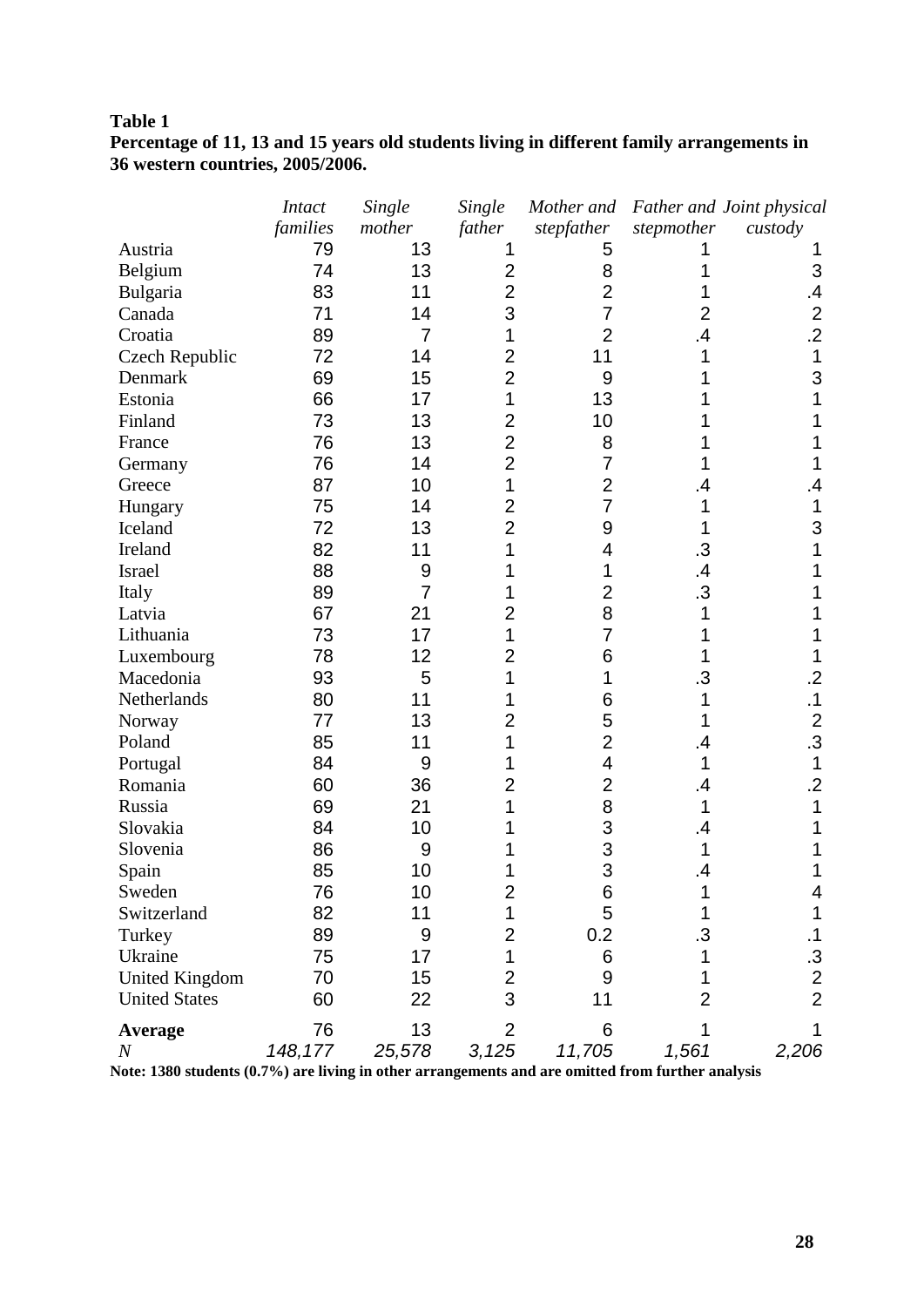| .                                                                                        |
|------------------------------------------------------------------------------------------|
| Percentage of 11, 13 and 15 years old students in 36 countries that find it difficult or |
| very difficult to talk to their father about things that really bothers them.            |

|                       | <i>Intact</i> | Single | Single | Mother &   |            | Father & Joint physical |
|-----------------------|---------------|--------|--------|------------|------------|-------------------------|
|                       | families      | mother | father | stepfather | stepmother | custody                 |
| Austria               | 31            | 42     | 39     | 42         | 55         | 30                      |
| Belgium               | 40            | 50     | 44     | 51         | 50         | 42                      |
| Bulgaria              | 31            | 41     | 29     | 40         | 44         | 25                      |
| Canada                | 35            | 45     | 31     | 49         | 43         | 32                      |
| Croatia               | 31            | 36     | 29     | 37         | 17         | 11                      |
| <b>Czech Republic</b> | 39            | 48     | 39     | 48         | 33         | 19                      |
| Denmark               | 34            | 47     | 40     | 40         | 23         | 26                      |
| Estonia               | 28            | 40     | 25     | 36         | 45         | 26                      |
| Finland               | 30            | 41     | 30     | 33         | 31         | 36                      |
| France                | 46            | 54     | 35     | 51         | 46         | 37                      |
| Germany               | 35            | 43     | 38     | 46         | 38         | 15                      |
| Greece                | 36            | 41     | 37     | 51         | 23         | 29                      |
| Hungary               | 22            | 34     | 32     | 33         | 27         | 33                      |
| Iceland               | 23            | 35     | 29     | 35         | 25         | 26                      |
| Ireland               | 32            | 43     | 30     | 36         | 15         | 31                      |
| Israel                | 22            | 41     | 23     | 41         | 18         | 21                      |
| Italy                 | 41            | 47     | 41     | 50         | 55         | 14                      |
| Latvia                | 33            | 41     | 29     | 47         | 28         | 22                      |
| Lithuania             | 40            | 49     | 39     | 53         | 46         | 35                      |
| Luxembourg            | 42            | 54     | 51     | 53         | 42         | 35                      |
| Netherlands           | 19            | 32     | 16     | 30         | 31         | 13                      |
| Norway                | 32            | 43     | 34     | 51         | 48         | 27                      |
| Poland                | 28            | 34     | 24     | 33         | 33         | 40                      |
| Portugal              | 40            | 46     | 23     | 48         | 43         | 29                      |
| Romania               | 23            | 31     | 24     | 25         | 17         | 29                      |
| Russia                | 32            | 41     | 30     | 38         | 33         | 19                      |
| Slovakia              | 32            | 44     | 16     | 47         | 47         | 34                      |
| Slovenia              | 18            | 26     | 13     | 35         | 40         | 15                      |
| Spain                 | 34            | 43     | 30     | 39         | 44         | 25                      |
| Sweden                | 25            | 40     | 29     | 40         | 33         | 23                      |
| Switzerland           | 38            | 47     | 40     | 43         | 37         | 25                      |
| Turkey                | 45            | 42     | 46     | 33         | 47         | 25                      |
| Ukraine               | 25            | 36     | 23     | 29         | 33         | 15                      |
| Macedonia             | 22            | 33     | 15     | 27         | 38         | 29                      |
| <b>United Kingdom</b> | 35            | 50     | 33     | 45         | 46         | 31                      |
| <b>United States</b>  | 43            | 49     | 43     | 53         | 51         | 45                      |
| Average               | 32            | 42     | 33     | 43         | 39         | 29                      |

Percentages that are significantly different from intact families (p. < .05) are **bold**.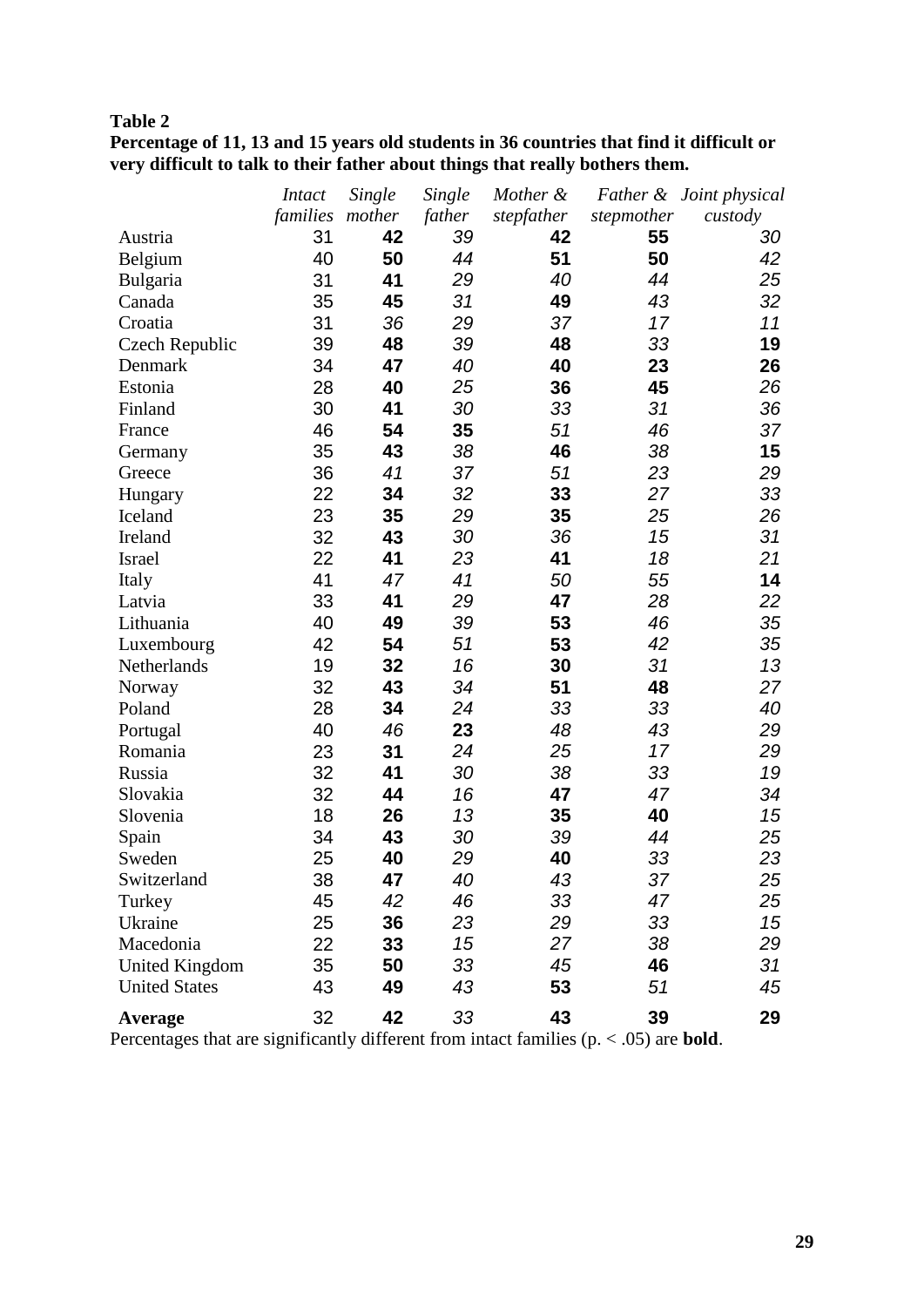| ________                                                                                 |
|------------------------------------------------------------------------------------------|
| Percentage of 11, 13 and 15 years old students in 36 countries that find it difficult or |
| very difficult to talk to their mother about things that really bothers them.            |

|                       | <i>Intact</i>   | Single | Single | Mother &       |            | Father & Joint physical |
|-----------------------|-----------------|--------|--------|----------------|------------|-------------------------|
|                       | families mother |        | father | stepfather     | stepmother | custody                 |
| Austria               | 14              | 15     | 34     | 15             | 25         | 17                      |
| Belgium               | 22              | 29     | 41     | 26             | 37         | 22                      |
| Bulgaria              | 12              | 16     | 14     | 22             | 19         | 20                      |
| Canada                | 18              | 26     | 30     | 22             | 34         | 21                      |
| Croatia               | 13              | 19     | 13     | 15             | 20         | 33                      |
| Czech Republic        | 20              | 25     | 31     | 20             | 32         | 26                      |
| Denmark               | 17              | 20     | 29     | 24             | 13         | 16                      |
| Estonia               | 11              | 16     | 12     | 15             | 22         | 9                       |
| Finland               | 14              | 17     | 20     | 14             | 22         | 15                      |
| France                | 25              | 30     | 22     | 29             | 38         | 25                      |
| Germany               | 15              | 21     | 33     | 19             | 34         | 8                       |
| Greece                | 14              | 14     | 29     | 17             | 50         | 21                      |
| Hungary               | 9               | 18     | 23     | 16             | 21         | 5                       |
| Iceland               | 13              | 17     | 20     | 16             | 13         | 12                      |
| Ireland               | 17              | 21     | 56     | 18             | 29         | 20                      |
| Israel                | 9               | 14     | 25     | $\overline{7}$ | 17         | 12 <sup>2</sup>         |
| Italy                 | 19              | 26     | 31     | 21             | 50         | 14                      |
| Latvia                | 17              | 19     | 28     | 19             | 6          | 18                      |
| Lithuania             | 18              | 23     | 35     | 24             | 18         | 29                      |
| Luxembourg            | 21              | 25     | 48     | 33             | 38         | 30                      |
| Netherlands           | 8               | 13     | 23     | 12             | 18         | 13                      |
| Norway                | 18              | 25     | 37     | 28             | 27         | 16                      |
| Poland                | 11              | 15     | 18     | 22             | 21         | 23                      |
| Portugal              | 20              | 27     | 31     | 20             | 43         | 11                      |
| Romania               | $\overline{7}$  | 9      | 18     | 8              | 13         | 14                      |
| Russia                | 16              | 19     | 31     | 17             | 25         | 16                      |
| Slovakia              | 14              | 17     | 29     | 16             | 0          | 22                      |
| Slovenia              | 8               | 10     | 29     | 15             | 24         | 8                       |
| Spain                 | 15              | 20     | 14     | 22             | 15         | 15                      |
| Sweden                | 13              | 17     | 31     | 18             | 24         | 13                      |
| Switzerland           | 18              | 25     | 40     | 28             | 38         | 18                      |
| Turkey                | 16              | 17     | 21     | 18             | 11         | 0                       |
| Ukraine               | 9               | 13     | 18     | 12             | 22         | 20                      |
| Macedonia             | 10              | 10     | 15     | 21             | 0          | 0                       |
| <b>United Kingdom</b> | 17              | 21     | 24     | 23             | 31         | 16                      |
| <b>United States</b>  | 26              | 32     | 32     | 32             | 32         | 26                      |
| Average               | 15              | 20     | 28     | 21             | 26         | 17                      |